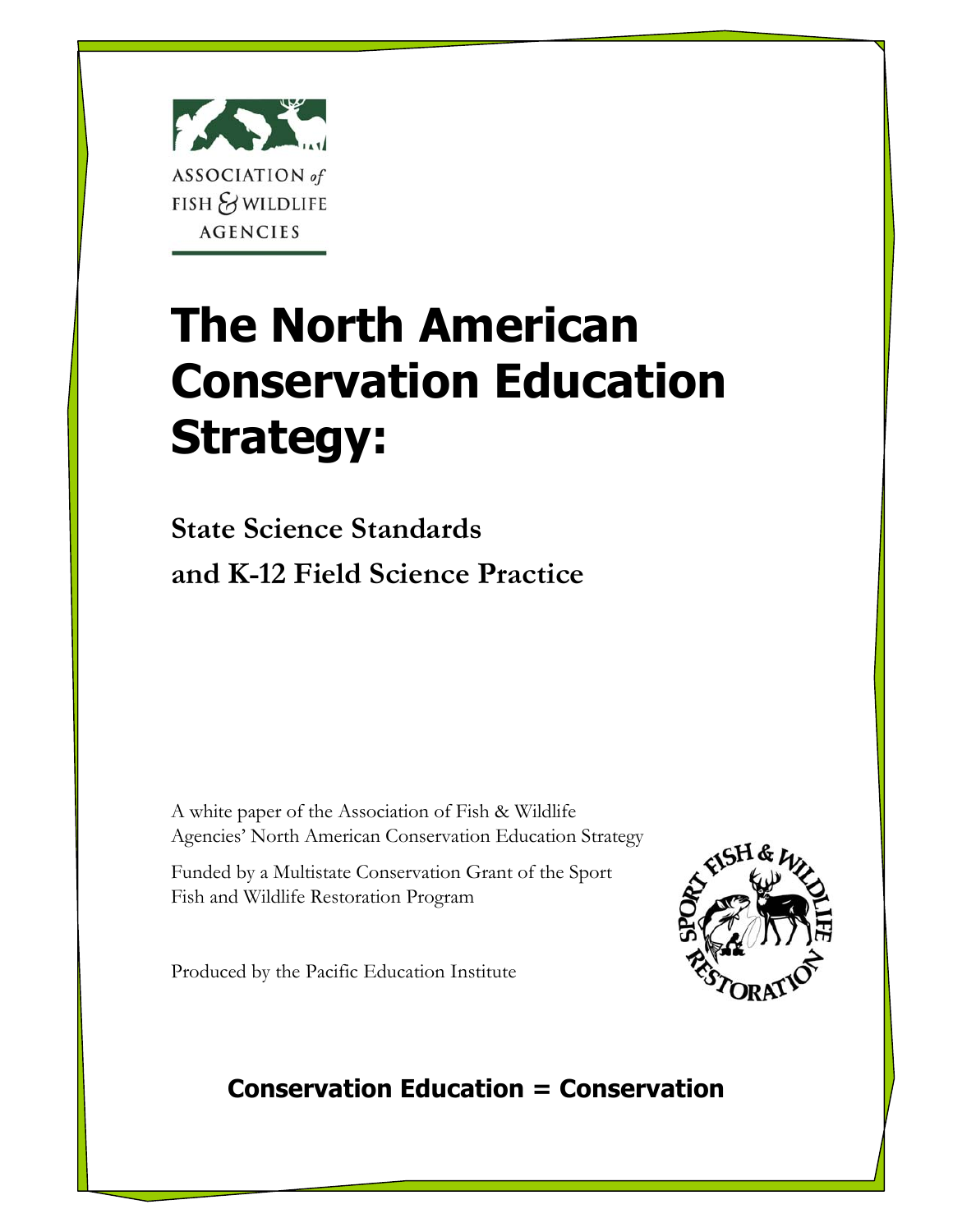# **State Science Standards and K-12 Field Science Practice**

**By**

**Cassandra T. Rorie, Douglas Wolfe and Jonas Cox**

**For the Association of Fish and Wildlife Agencies Conservation Education Working Group**

*Developed By* **Pacific Education Institute**



*Developed for* **Association of Fish and Wildlife Agencies' North American Conservation Education Strategy**





Funded by a Multistate Grant of the Sport Fish and Wildlife Restoration Program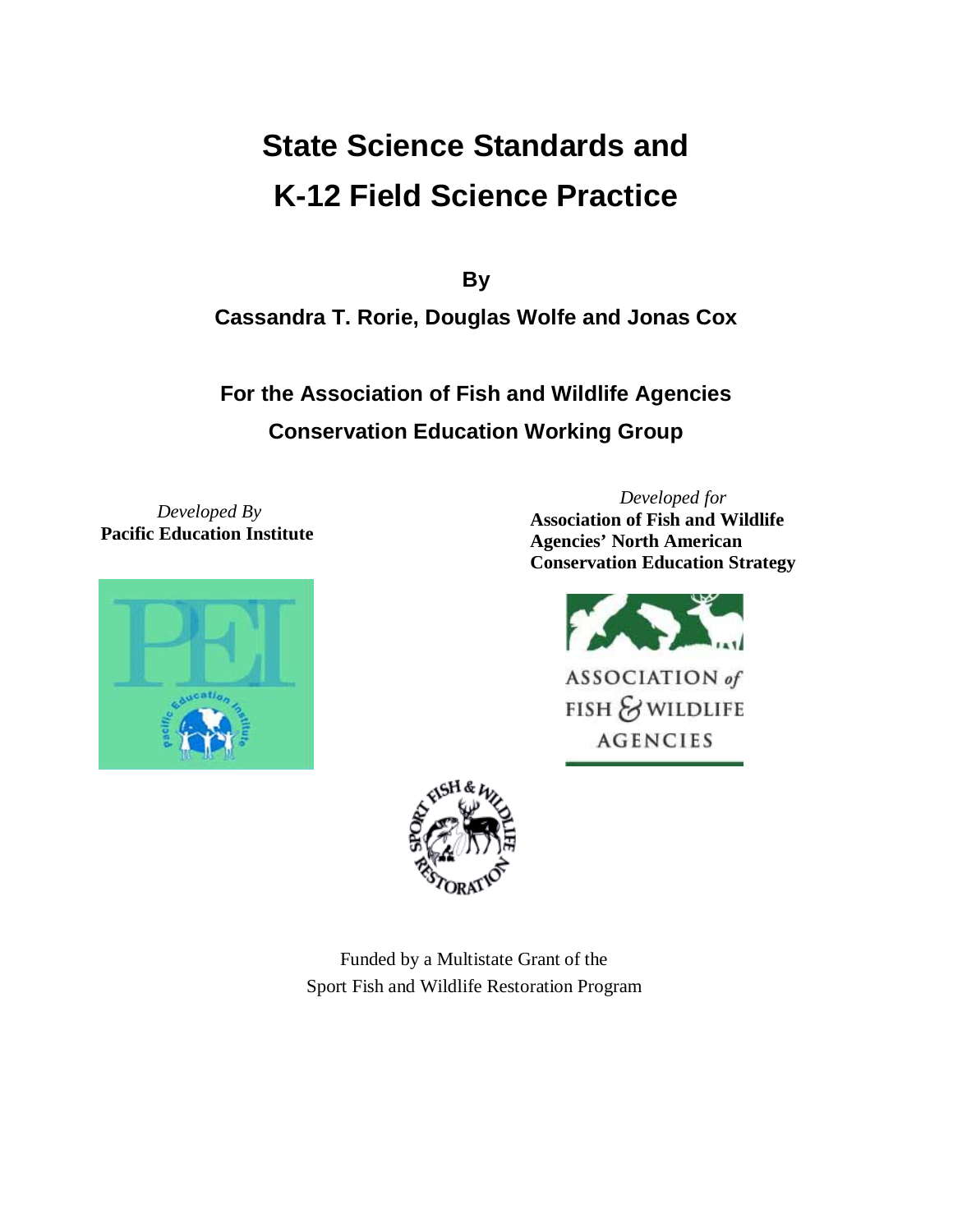# **Looking for Real-World Science in State Education Standards**

To advance our knowledge of the world, scientists rely on a systematic process of inquiry requiring multiple research methodologies. Controlled experiments constitute one approach: This method tests cause-effect relationships and is most common in laboratories, where variables are easier to control. For research that can only be conducted outside in the natural world, different methodological approaches must be used. Variables are difficult to control outside of the lab, and researchers often seek to answer a different set of questions when working in the field. Methodologies that facilitate this latter type of scientific inquiry can be categorized under three headings: descriptive, comparative and correlative (Windschitl, Ryken, Tudor, Koehler and Dvornich, 2007). In a descriptive investigation, scientists observe and describe parts of a natural phenomenon or system. A comparative study involves collecting data for different groups, locations, or times and then developing a comparison, while correlative investigations allow researchers to discover relationships between two or more variables. These methodologies are a well-established part of professional scientific studies and allow events, life forms, and locations to be systematically described, compared, and analyzed for relationships. Often, they are the necessary precursors to controlled experiments: Typically before researchers can test cause-effect relationships—especially in the macro-environment—they must identify variables, establish their pattern of behavior, and test for correlations.

Given this range of methodologies, it is reasonable to expect public schools to provide instruction in all four types of inquiry: experimental, descriptive, comparative, and correlative. Likewise, state standards for science education should recommend that multiple science inquiry methodologies be included in the science curriculum. This expectation accords not only with professional scientific practice, but also with the National Science Education Standards (NRC, 1996 and 2000) which emphasize the importance of fully engaging students in scientific inquiry so they develop a comprehensive understanding of science and scientific knowledge. The Association of Fish and Wildlife Agencies, therefore, recently sponsored an examination of each state's science standards to determine if they reflect multiple science inquiry methodologies, including those suited to field research. This survey revealed that the science education standards of very few states address field science inquiry methodologies. As a whole, the national education system lacks a common framework for conducting field science inquiry, and it appears most state standards simply assume the experimental design methodology is applicable to scientific inquiry in the field. To ensure that the full range of science inquiry methodologies is included in science education nationwide and that students understand how science is conducted *outside* of the laboratory, the education standards of most states will need to be modified.

#### **Surveying State Science Education Standards**

States use standards as benchmarks to assess student performance. To determine whether science education standards address the full range of methodologies used in scientific inquiry, the standards adopted by each state (including Washington D.C.) were downloaded from state department of education websites (Rorie and Cox, 2007). Each state's standards were then compared to the "comparison of field investigations model" developed by Windschitl, et al. (2007). The objective was to determine whether field investigation—and in particular, the use of descriptive, comparative and correlative methodologies—is included in the standards. This survey also assessed whether state standards refer to the controlled experiment model and if so, how much of the experimental method is included. Finally, the authors examined each state's standards to determine:

Which methodological approach to science inquiry receives the most attention.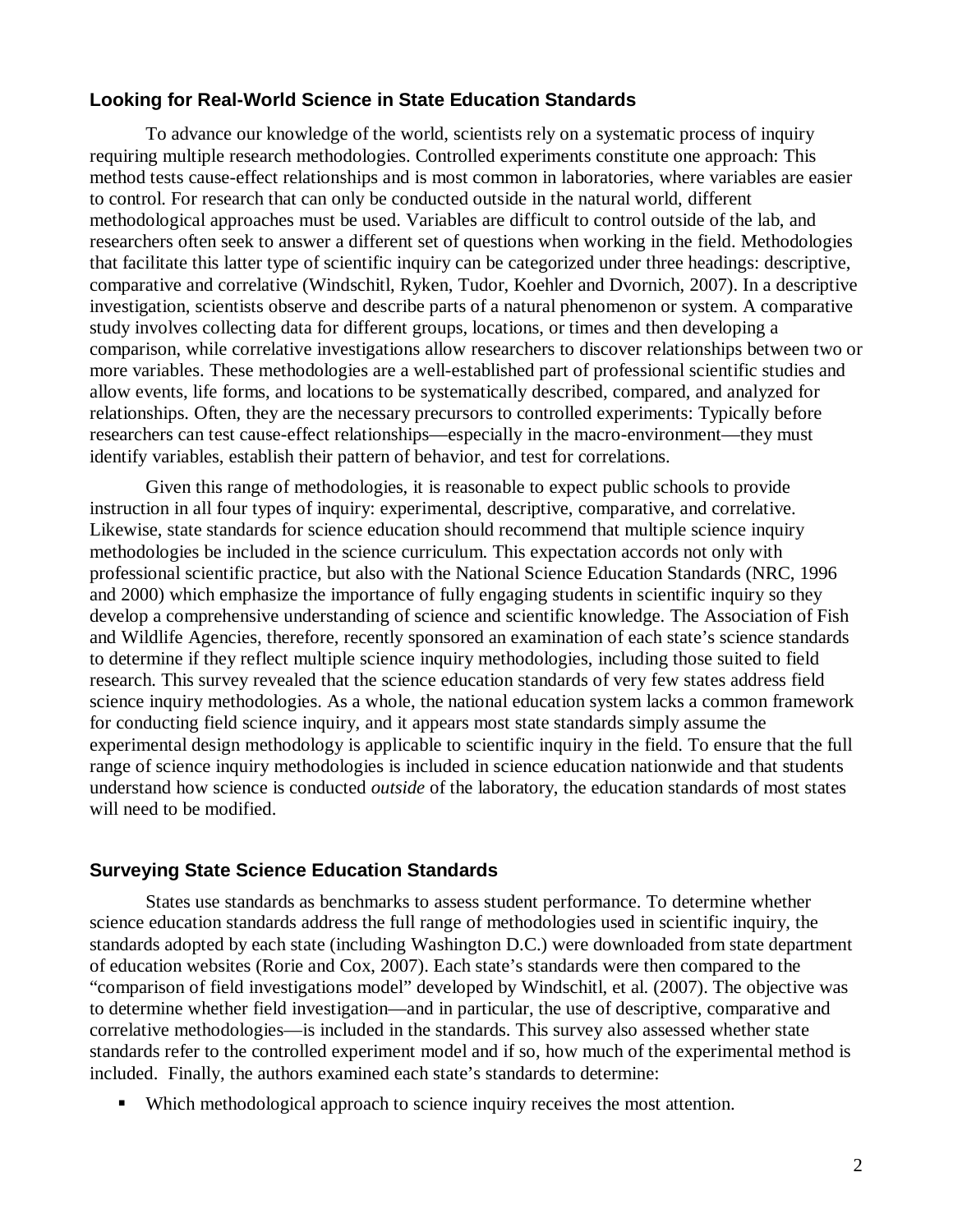- Whether the standards include references to natural resources.
- How readily the field investigation model can be incorporated into the standards.

For those states that test science, the tests were also assessed to see whether and to what extent they include scientific inquiry, field investigation, and references to natural resources. We noted the types of questions used to evaluate science learning, and whether the states use norm-referenced testing, which evaluates student performance by comparing it to the performance of other students, or criterion-referenced testing, which evaluates student performance by comparing it to a fixed standard. A description of the "comparison of field investigations model" and further discussion of the criteria used to conduct this survey can be found in the appendices.

# **Results of the Survey**

The standards of most states emphasize the experimental model of inquiry commonly used in laboratories. While many also incorporate elements of the descriptive model of inquiry, most neglect a critical part of this model: identification of the setting (geographical or time) in which the inquiry is conducted. About half the states surveyed included components of the comparative inquiry model, but again, only two included mention of setting. The correlative model was least represented in state standards. Only two states out of the 51 surveyed had developed standards that included significant components of all four inquiry models and could therefore be said to provide a balanced approach to science education. (See Appendix 2, Figure 1 and Table 1, for a detailed presentation of these results.)

Several state standards stood out from the rest, either for their good fit for field investigation or for their very poor fit for field investigation. The three states that most supported field investigation were Missouri, Alaska, and New Hampshire. Not only were the standards of these states inclusive of many inquiry methodologies, they also defined scientific inquiry in terms that were broad enough to make inclusion of field investigation easy. For example, Missouri expects students to, "Recognize different kinds of questions suggest different kinds of scientific investigations" (Missouri Department of Elementary and Secondary Education, 2005, pg. 92). Field investigation could easily be included here, along with explicit references to the three inquiry models (descriptive, comparative, and correlative) commonly used in field research.

Alaska's standards are similarly designed and can easily support explicit mention of field investigation models. Alaska expects students to "develop an understanding of the processes of science used to investigate problems, design and conduct repeatable scientific investigations, and defend scientific arguments." In addition, they should "develop an understanding that the processes of science require integrity, logical reasoning, skepticism, openness, communication, and peer review" (Alaska Department of Education, 2005, pg. 1). New Hampshire, meanwhile, describes science as "…an inquiry activity that seeks answers to questions by collecting and analyzing data in an attempt to offer a rational explanation of naturally-occurring events" (New Hampshire Board of Education, 2006, pg. 5). This statement is representative of other similarly broad statements that, with a little specification, could easily support field investigation.

Because Missouri, Alaska, and New Hampshire define inquiry in its most basic form, their standards allow for specification of the variety of forms inquiry can take. The less effective standards, on the other hand, are vague and often fail to describe even basic scientific inquiry. Florida's standards, for example, include statements such as, "The student uses the scientific processes and habits of mind to solve problems" (Florida Department of Education, ND, pg. 1). Florida's standards overall include no particular method of inquiry and never explain what scientific processes are meant. One of Utah's standards illustrates another problematic approach: "Conduct a simple investigation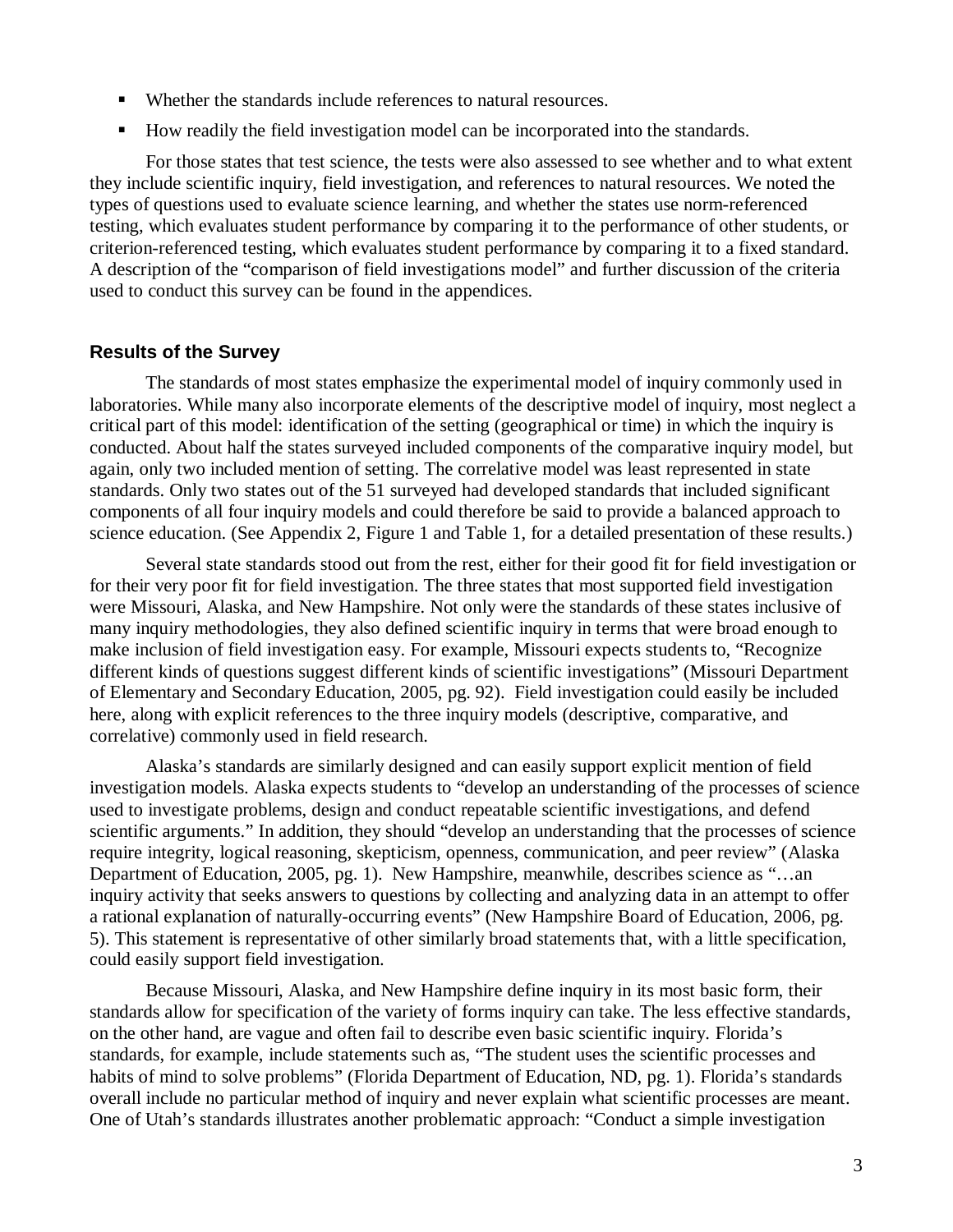when given directions" (Utah Department of Education, 2002, pg. 5). None of the other statements accompanying this standard explains what is included in an investigation. Likewise, Utah's standards fail to define the difference between a simple and a complex investigation. It is impossible to tell if field investigation is included, or if "a simple investigation" is based on the experimental model.

While such vague standards do give educators the option to include field investigation in their own classroom practices, they do not support statewide implementation and assessment. Moreover, some states fail to include scientific inquiry as a standard in and of itself. Instead, teachers are expected to address inquiry through the content areas. For example, the only mention of inquiry in Kentucky's standards appears in a subset of the state educational goals: "Students understand scientific ways of thinking and working and use those methods to solve real-life problems" (Kentucky Department of Education, 2006, pg. 2). Within the content areas, there are descriptions of some of the parts of scientific inquiry, but an overarching process is never discussed. While this may provide individual teachers with the opportunity to address field investigation and other methods of inquiry in their classrooms, it does not ensure all students will receive well developed instruction in all the forms of scientific inquiry.

#### **Washington State's Standards**

Washington State's standards emphasize controlled experiments in science inquiry and provide an overview of field investigation as a means of science inquiry (without referring to the three field investigative models) in Appendix E of the science education standards (Washington Office of the Superintendent of Public Instruction, 2005). The presence of field investigation in the Washington State Standards appendix has led to several changes. Test developers (who are often master teachers) have been propelled to include field investigation in test items which are now being reviewed for future state testing. Community providers of outdoor experiences for schools now frame their outdoor environmental science experiences with field investigation language. The Pacific Education Institute has documented more field study experiences being offered to science classes since the development of the field investigation model, and teachers are asking for guidelines.

#### **National Science Education Standards**

The *National Science Education Standards* (1996) encompass standards for science teaching and professional development of teachers of science, including content, assessment, and education systems and programs. While the *Standards* outline best practices for developing student abilities and understanding using inquiry oriented investigations, they do not reflect the various practices used in scientific communities (Stromholt, 2007). Specifically, the *Standards* describe the necessary components of the scientific process, but do not detail the many forms scientific inquiry can take, including field investigations.

The *Standards* describe inquiry as "a set of interrelated processes by which scientists and students pose questions about the natural world and investigate phenomena" (NRC, 1996, chap.7, para.19). While they state that inquiry must be emphasized in order for students to experience science as it actually works, they do not outline the possible frameworks for inquiry investigations as they are carried out in scientific communities (Stromholt, 2007).

The *Standards* Professional Development Guidelines for teachers also fail to describe inquiry investigations in enough detail to address an expansion of the narrow view of inquiry present in most schools and classrooms. The *Standards* recommend that professional development of teachers of science include participation in inquiry investigations in order for teachers to understand valid scientific methods and ideas. The professional development recommendations, however, provide no guidance on how to facilitate inquiry investigations with students using the various practices of inquiry represented in the scientific community (Stromholt, 2007).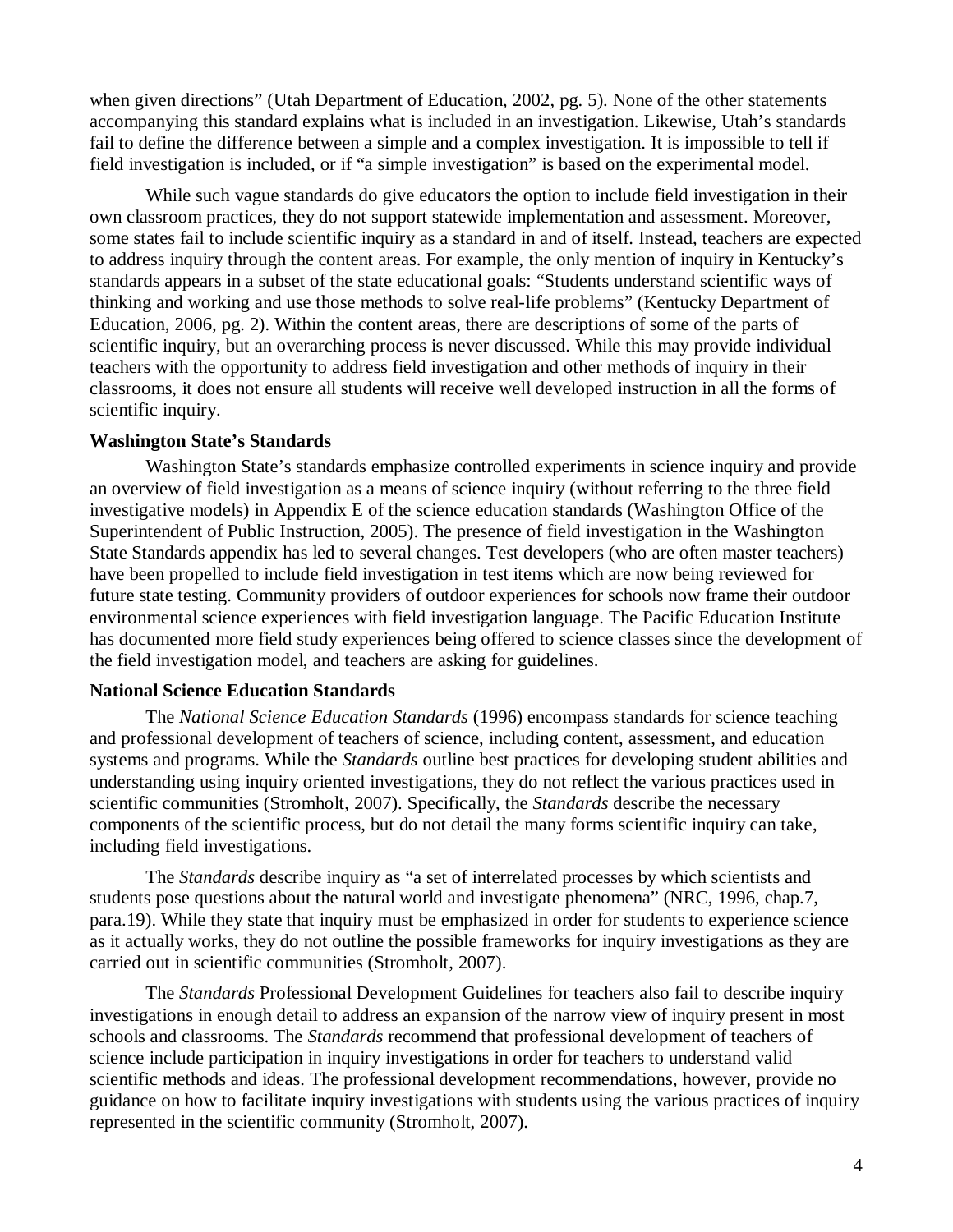#### **Modifying State Science Education Standards to Include Field Inquiry**

The standards of only two states (Alaska and New Hampshire) received a 'balanced' rating, indicating that their standards reflect the full range of science inquiry methodologies (see Appendix 2 Table 1 and Appendix 3). Eighty-four percent of the states received 'controlled experiment' ratings, demonstrating that the definition of scientific inquiry currently used by most educators overemphasizes one form of inquiry. The standards of most states will have to be modified if they are to support comprehensive science education. How much work will be required to add field investigation to the standards varies. Nineteen states would need only greater specificity in the wording of their standards to include field inquiry, while 17 require more extensive modification to broaden the description of scientific inquiry and explicitly include all four research methodologies. The standards of most states already contain components of the descriptive inquiry methodology (about 71 percent), although most include it primarily as a foundation for the experimental method. A little more than half (about 53 percent) include components of the comparative methodology; far fewer (about 40 percent) address any part of the correlative methodology. By contrast, the standards of most states address most or all parts of the experimental method (88 percent). Almost 95 percent of the standards also included references to natural resources, however, so there is clearly fertile ground for including field investigation.

Forty-six states test science, and almost 74 percent of the tests used by these states include scientific inquiry questions. Half of the states also include references to natural resources, and almost half use a mixture of multiple choice questions and constructed response questions on their tests (Appendix 4, Table 2). This mixture is ideal for testing science inquiry in general and field investigation in particular. These results also suggest many states already consider scientific inquiry a priority and should therefore be receptive to modifications designed to incorporate the full range of inquiry methodologies ( Appendix 5).

Based on the recommendations of the National Research Council (NSES 1996), programs are being developed by federal and state agencies, school districts, and other organizations that allow students to experience science outside of the classroom. Studies show field based environmental education programs actively engage students, help them to retain science content, create positive social-emotional impacts, and promote greater stewardship (Rillero and Haury 1994, Abraham 2002). Due to the wide variance of state standards and district guidelines, there is no national consensus for a field science inquiry framework.

#### **Field Studies in Practice**

In a nationwide study conducted for the Association of Fish and Wildlife Agencies, Wolfe and Cox (2007) analyzed one hundred and ninety-six field-based K-12 science inquiry programs located throughout the United States identifying the focus of field science programs and the types of field investigation models used (see reference list: Field Studies In Practice).

The K-12 field studies program providers were identified through web sites, journals and direct phone conversations with federal and state agencies, local governments, and departments of education. These programs provide services through workshops and field experiences to K-12 educators and/or their classrooms. Sixty-one percent of all the field based science education programs in this investigation studied living systems. Thirty-two percent were associated with physical science while roughly seven percent of the programs were associated with earth systems and space investigations. In an analysis of their field studies offerings, roughly eighty percent of the programs provided descriptive field studies, 60 percent provided comparative studies and 50 percent offered correlative field study experiences.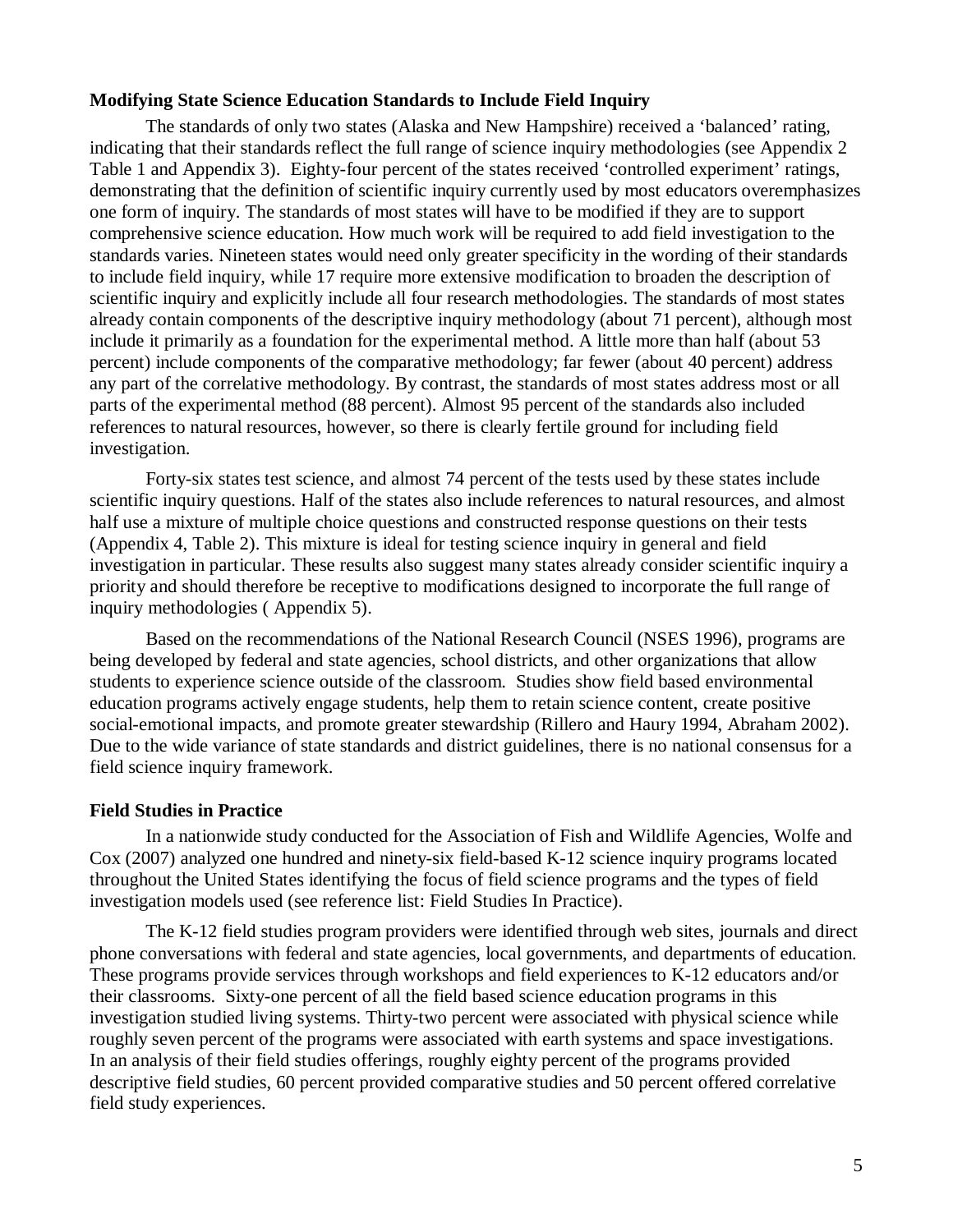The Wolfe and Cox (2007) study found that successful programs that included all three forms of field investigations (descriptive, comparative, and correlative) were collaborative efforts in which multiple professionals and associated organizations designed their field programs with educators. Field studies program providers generally partnered with state agencies (Fish & Wildlife, Natural Resources) and the local school districts. Without the co-operation of the agencies, many of the programs would not have access to the lands and facilities needed to support their field studies with K-12 students.

The Wolfe and Cox (2007) study demonstrates the growing interest of community, state and national groups to provide teachers and students with field science experiences. This study did not find any indication of a field investigation framework in place for these field studies program providers. However the range of field experiences currently offered indicates the value the Windschitl et al. (2007) field investigation framework and guidelines will have for these providers to assist educators to meet National Science Education Standards (NRC, 1996) which emphasize the need for multiple forms of inquiry.

# **Implications**

Scientists in the field use a variety of investigative strategies and recognize that different methodologies suit different questions and stages of research. Yet, this continuum or progression of inquiry is currently unaddressed in most states' science standards. In most states, science education is focused on the experimental method—although few standards address this method exclusively. Most states recognize intuitively that descriptive studies are a foundation for other parts of the inquiry process, although most omit the intervening stages of research and instead proceed immediately to experimental design (see Appendix 2, figure 1). Yet, even those that include comparative and, to a lesser extent, correlative studies, fail to recognize the progressive and sequential nature of these types of inquiry. In general, most standards place descriptive studies in the primary grades, which indicates a basic understanding that observation skills must come first. Components of comparative, correlative, and experimental methodologies, on the other hand, appear in the standards randomly and at various grade levels, reflecting no real awareness of the order or sequencing of the inquiry process. Obviously, it would be better for educational standards to present the inquiry methodologies in logical sequence. Moreover, while it does make sense to introduce descriptive studies in the lower grades, this methodology should not be abandoned in the later grades. Because scientific inquiry is a process, students should be taught to follow the sequence of inquiry methods, from descriptive all the way through experimental (if situations permit controlled experiments) or to whichever inquiry type is the furthest their investigation can be taken.

As state standards are adjusted to include field inquiry, it is also worth noting that this type of inquiry, by definition, takes place in the field. While some descriptive, comparative, and correlative studies can be done in the classroom, a better understanding of how these types of investigations work in the real world can only be gained by venturing outdoors. If students are to understand how professional scientists function in their workplaces, they must have the opportunity for hands-on experience in the forests, wetlands, coastal regions, and watersheds in which scientists conduct research. Standards that acknowledge the importance of the geographical setting of an investigation give teachers the incentive to provide their students with outdoor field experience. Well-crafted science education standards also ensure rigorous inquiry methods are used, and students learn not only facts and concepts, but also develop a more complex understanding of relationships and systems.

The results of this survey suggest that all states would benefit from a reevaluation of their current standards and concerted efforts to include multiple science inquiry methodologies, as recommended by the National Research Council's National Science Education Standards (1996 and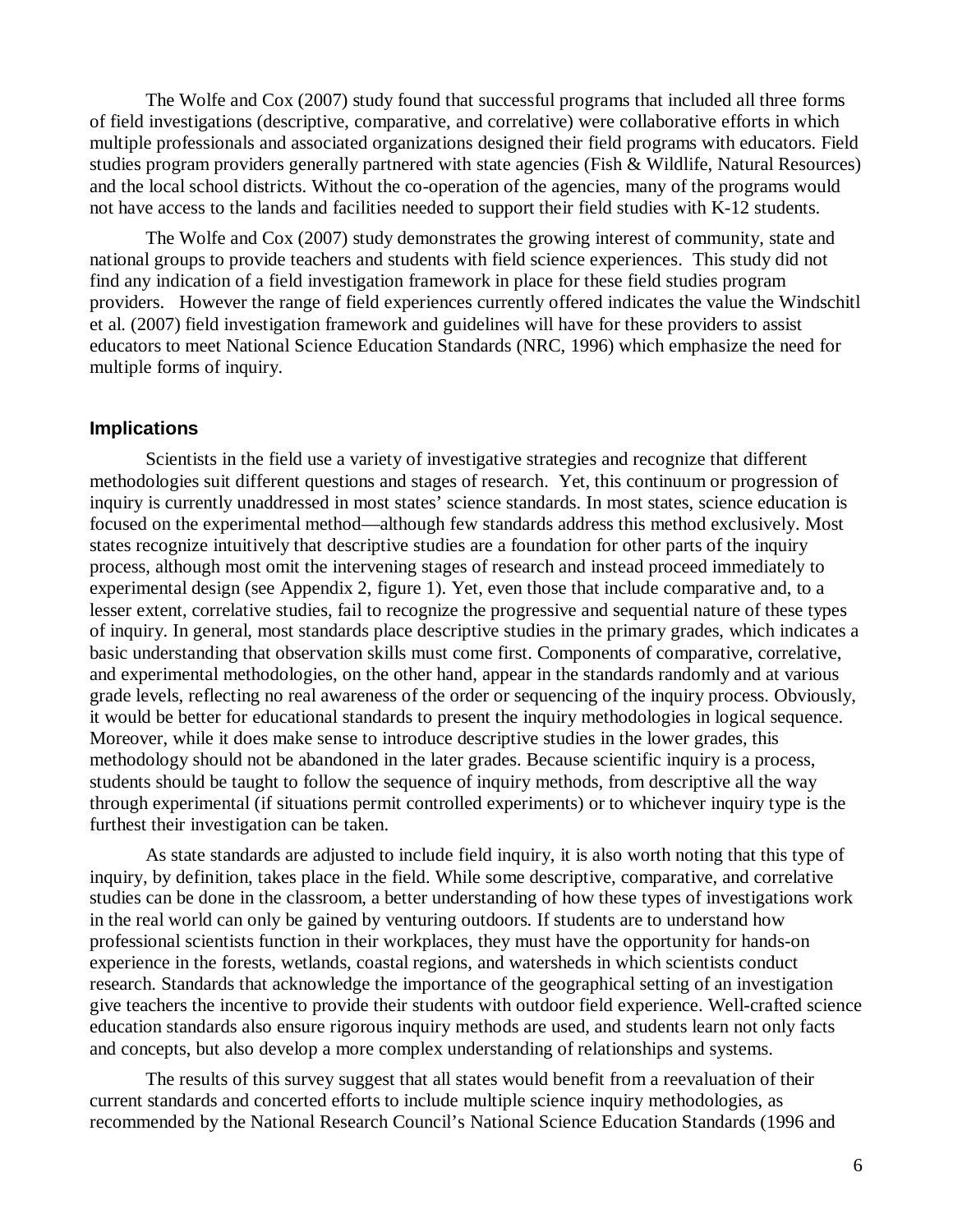2000) and described by Windschitl et al. (2007). Moreover, if state standards clearly assert the importance of descriptive, comparative, and correlative inquiry, all educators will have the incentive and support they need to include instruction in field investigation, and all students will receive a comprehensive education in science. Students will graduate from the education system as scientifically literate adults, with real-world experience, an understanding of the methods and skills employed by professional scientists in the field, and a better grasp of the complex natural systems that form our world. As a result, students will be better prepared for their roles as citizens and stewards of our natural resources.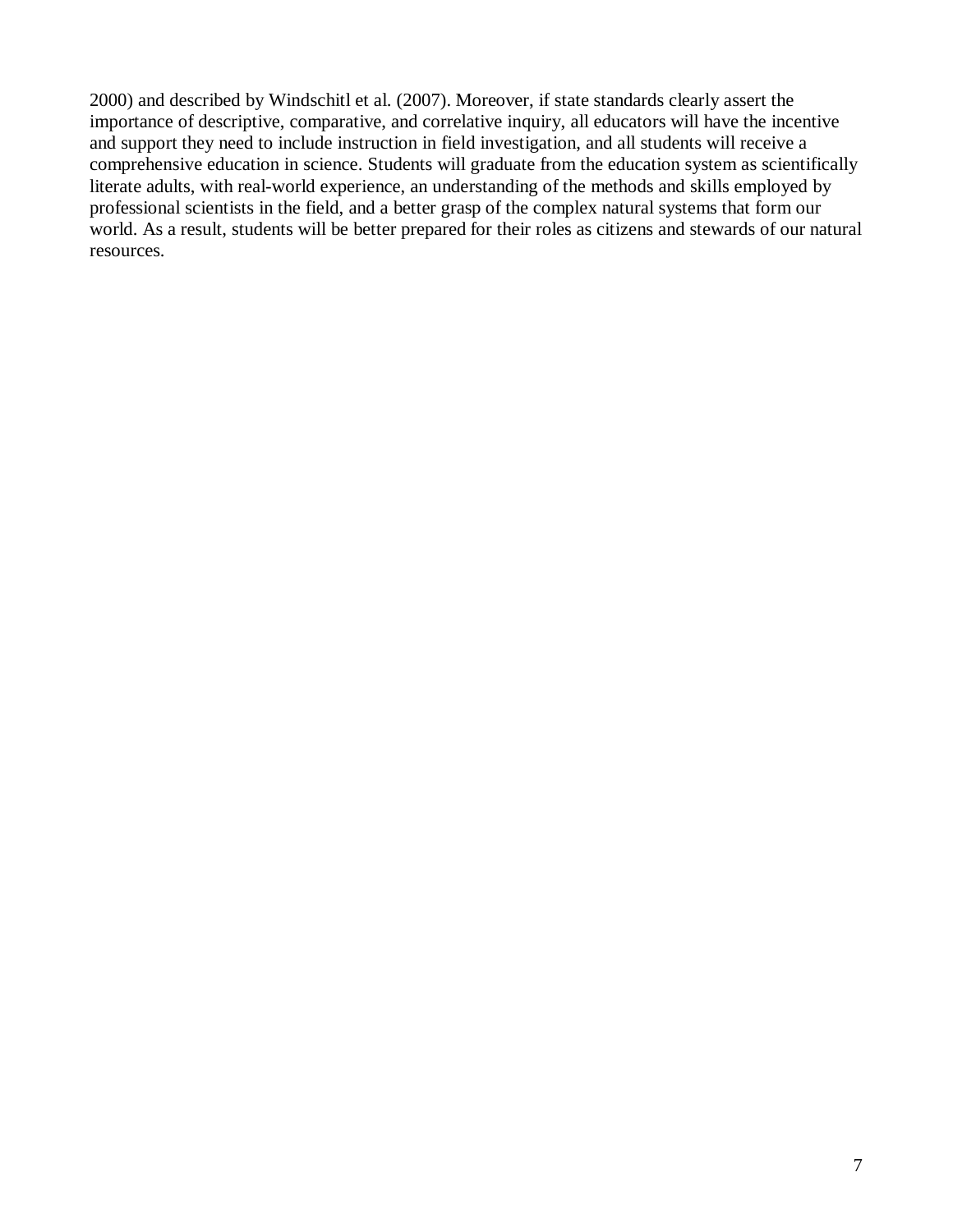# **References**

Abraham, L. (2002, January 1). What Do High School Science Students Gain from Field-Based Research Apprenticeship Programs?. *Clearing House*, *75*(5), 229. (ERIC Document Reproduction Service No. EJ651920) Retrieved August 28th, 2007, from ERIC database.

National Research Council. (1996). *National Science Education Standards*. Washington, D.C. National Academy Press. Retrieved December 16, 2007, from http://www.nap.edu/readingroom/books/nses/html/.

National Research Council. (2000). *Inquiry and the national science education standards*. Washington, D.C. National Academy Press.

Rillero, P., & Haury, D. (1994, January 1). Hands-On Approaches to Science Teaching: Evaluation. *Oregon Science Teacher*, (ERIC Document Reproduction Service No. EJ480235) Retrieved September 4, 2007, from ERIC database.

Rorie, C. T. and J. Cox. (2007). *State Science Standards and Field Investigation Models.* Pacific Education Institute Technical Report. October. Olympia, WA.

Stromholt, S. (2007). *A Review of the National Science Education Standards: Multiple Frameworks for Scientific Investigations.* Pacific Education Institute Technical Report. December. Olympia, WA

Windschitl, M., Ryken, A., Tudor, M., Koehler, G., and K. Dvornich. (2007). *A Comparative Model of field Investigations: Aligning Standards for School Science Inquiry with the Practices of Contemporary Science.* Volume 107, Number 1, January. School Science and Mathematics.

Wolfe, D. and J. Cox. (2007). *Synthesis of Field Science Inquiry in School Science.* Pacific Education Institute Technical Report. October. Olympia, WA.

# **State Standard References**

- Alabama Department of Education (2005). *Alabama Course of Study: Science*. Retrieved on July 24, 2007 from http://www.alsde.edu/html/home.asp.
- Alabama Department of Education (ND). *Pathways for Learning: Science*. Retrieved on July 24, 2007 from http://www.alsde.edu/html/home.asp.
- Alaska Department of Education (2006). *Content and Performance Standards for Alaska Students*. Retrieved on July 30, 2007 from http://www.eed.state.ak.us/.
- Arizona Department of Education (2005). *Standards Based Teaching and Learning: Science*. Retrieved on July 30, 2007 from http://www.ade.az.gov/.
- Arkansas Department of Education (2005). *Science Curriculum Framework*. Retrieved on July 30, 2007 from http://arkansased.org/.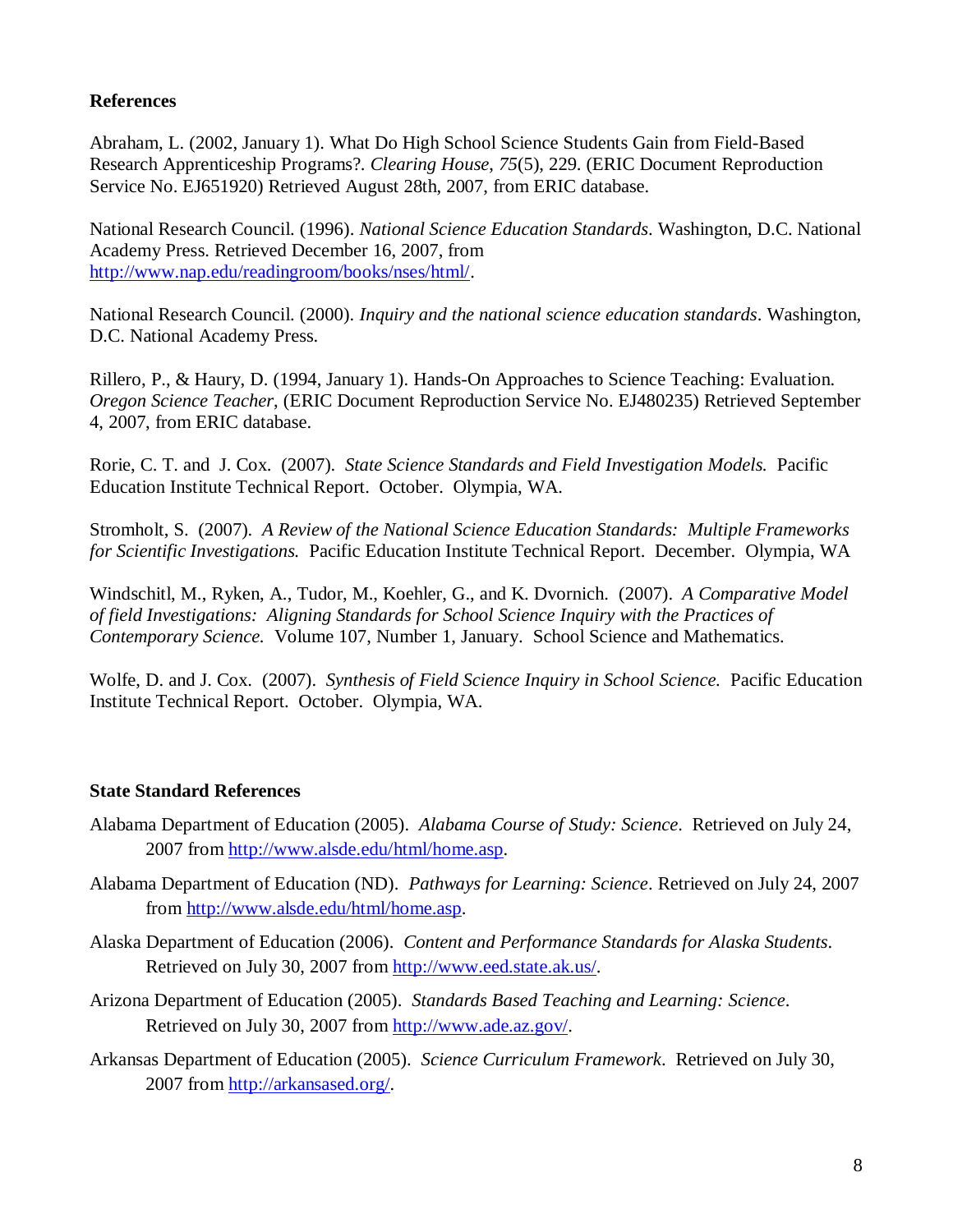- California Board of Education (1998). *Science Content Standards for California Public Schools, Kindergarten through Grade Twelve*. Retrieved on July 26, 2007 from http://www.cde.ca.gov/ci/.
- California Department of Education (2007). *Science Released Test Questions*. Retrieved on July 26, 2007 from http://www.cde.ca.gov/ci/.
- Colorado Department of Education (2007). *Colorado Model Content Standards: Science*. Retrieved on July 30, 2007 from http://www.cde.state.co.us/index\_home.htm.
- Colorado Department of Education (2005). *Colorado Student Assessment Program: Science*. Retrieved on July 30, 2007 from http://www.cde.state.co.us/index\_home.htm.
- Connecticut Department of Education (2005). *Core Science Curriculum Framework*. Retrieved on July 26, 2007 from http://www.sde.ct.gov/sde/site/default.asp.
- Connecticut Department of Education (2006). *Connecticut Academic Performance Test Third Generation Handbook for Science*. Retrieved on July 26, 2007 from http://www.sde.ct.gov/sde/site/default.asp.
- Connecticut Department of Education (ND). *Curriculum Embedded Performance Task: Elementary School Science*. Retrieved on July 26, 2007 from http://www.sde.ct.gov/sde/site/default.asp.
- Connecticut Department of Education (ND, 2). *Curriculum Embedded Performance Task: Middle School Science*. Retrieved on July 26, 2007 from http://www.sde.ct.gov/sde/site/default.asp.
- Delaware Department of Education (ND). *Science Standards: Grade Level Expectations*. Retrieved on July 30, 2007 from http://www.doe.state.de.us/.
- Delaware Department of Education (2003). *Delaware Student Testing Program Item Sampler: Released Items for Science*. Retrieved on July 30, 2007 from http://www.doe.state.de.us/.
- District of Columbia (ND). *District of Columbia Science Pre-K through Grade 12 Standards*. Retrieved on August 19, 2007 from http://www.k12.dc.us/.
- Florida Department of Education (ND). *Grade Level Expectations for the Sunshine State Standards: Science*. Retrieved on July 30, 2007 from http://www.fldoe.org/.
- Florida Department of Education (2005). *Florida Comprehensive Assessment Test: Science Sample Test Book*. Retrieved on July 30, 2007 from http://www.fldoe.org/.
- Georgia Department of Education (2004). *Georgia Performance Standards: Science*. Retrieved on July 30, 2007 from http://www.doe.k12.ga.us/.
- Georgia Department of Education (2007). *Georgia Criterion Referenced Competency Tests Content Descriptions: Science*. Retrieved on July 30, 2007 from http://www.doe.k12.ga.us/.
- Hawaii Department of Education (2005). *Hawaii Content and Performance Standards for Science*. Retrieved on August 1, 2007 from http://doe.k12.hi.us/.
- Hawaii Department of Education (2006). *Guide to the 2007 Hawaii State Assessment and Adequate Yearly Progress*. Retrieved on August 1, 2007 from http://doe.k12.hi.us/.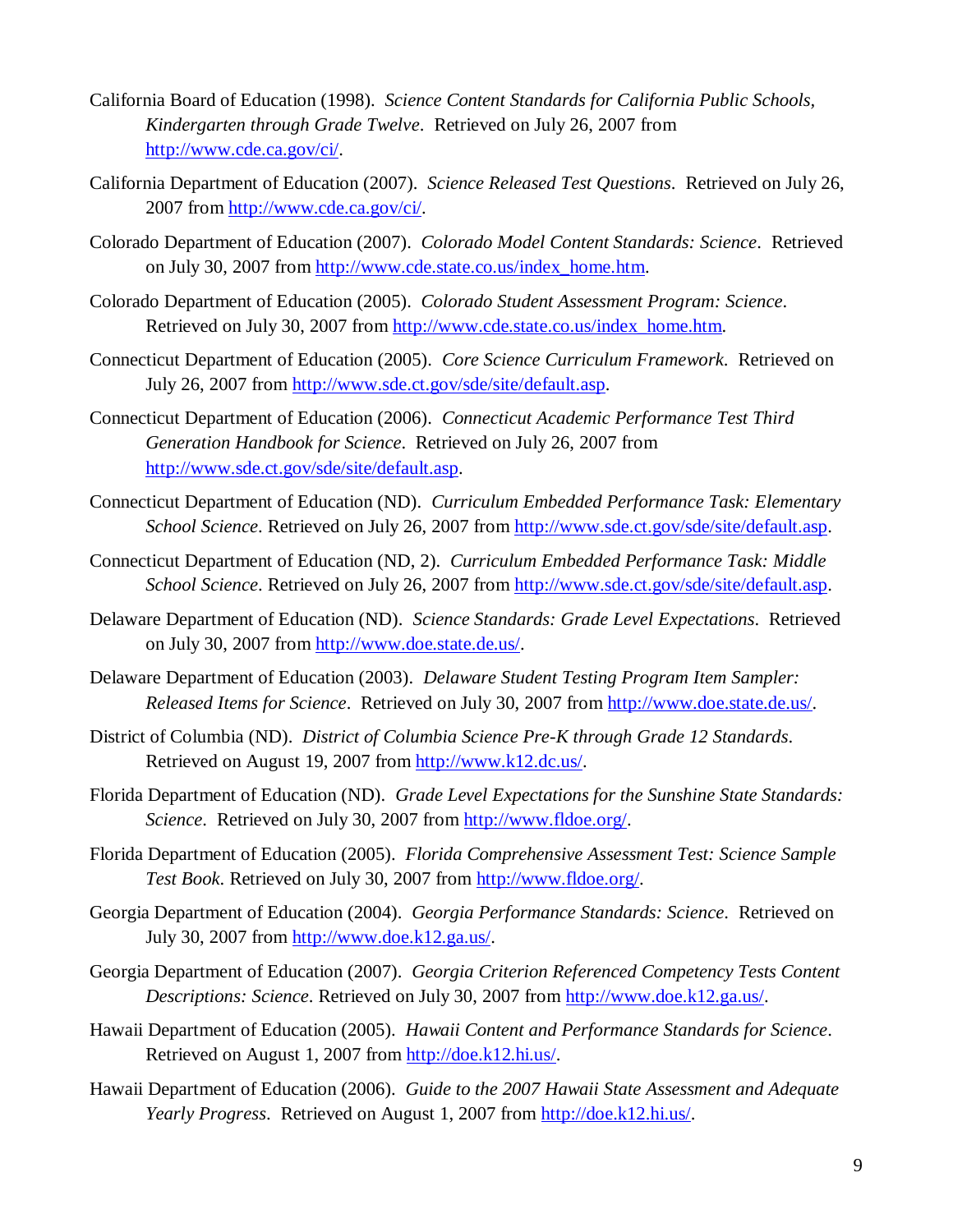- Idaho Department of Education (2006). *Idaho Content Standards: Science*. Retrieved on August 1, 2007 from http://www.sde.idaho.gov.
- Idaho Department of Education (2007). *Idaho Standards Achievement Test: Science Test Blueprint*. Retrieved on August 1, 2007 from http://www.sde.idaho.gov.
- Illinois Board of Education (ND). *Illinois Learning Standards for Science*. Retrieved on August 3, 2007 from http://www.isbe.net/Default.htm.
- Illinois Board of Education (2007). *Illinois Standards Achievement Test: Science Samples*. Retrieved on August 3, 2007 from http://www.isbe.net/Default.htm.
- Indiana Board of Education (2006, a). *Indiana's Academic Standards: Science*. Retrieved on August 3, 2007 from http://doe.state.in.us/welcome.html.
- Indiana Board of Education (2006, b). *Indiana Statewide Testing for Educational Progress: Science Item Sampler.* Retrieved on August 3, 2007 from http://doe.state.in.us/welcome.html.
- Iowa Department of Education (ND). *Iowa K-12 Content Standards and Benchmarks Corresponding to the Iowa Tests*. Retrieved on August 3, 2007 from http://www.iowa.gov/educate/.
- Kansas State Department of Education (2007). *Kansas Science Education Standards.* Retrieved on August 3, 2007 from http://www.ksbe.state.ks.us/.
- Kentucky Department of Education (2006). *Core Content for Science Assessment*. Retrieved on August 3, 2007 from http://www.kde.state.ky.us/KDE/.
- Kentucky Department of Education (2004). *Sample Released Questions with Annotated Student Responses.* Retrieved on August 3, 2007 from http://www.kde.state.ky.us/KDE/.
- Louisiana Department of Education (2005). *Comprehensive Curriculum: Science*. Retrieved on July 30, 2007 from http://www.doe.state.la.us/lde/index.html.
- Louisiana Department of Education (2006). *Released Test Items: Sample Student Work Illustrating LEAP Achievement Levels*. Retrieved on July 30, 2007 from http://www.doe.state.la.us/lde/index.html.
- Main Department of Education (2006). *Grade Span Expectations for MEA Testing at Grades 4 and 8*. Retrieved on August 3, 2007 from http://www.maine.gov/education/index.shtml.
- Main Department of Education (2007). *MEA Released Items: March 2007 Assessment*. Retrieved on August 3, 2007 from http://www.maine.gov/education/index.shtml.
- Maryland State Department of Education (2005). *Voluntary State Curriculum: Science.* Retrieved on July 30, 2007 from http://www.marylandpublicschools.org/MSDE.
- Maryland State Department of Education (2006). *Maryland High School Assessment: Biology*. Retrieved on July 30, 2007 from http://www.marylandpublicschools.org/MSDE.
- Massachusetts Department of Education (2006). *Massachusetts Science and Technology/Engineering Curriculum Framework*. Retrieved on August 4, 2007 from http://www.doe.mass.edu/.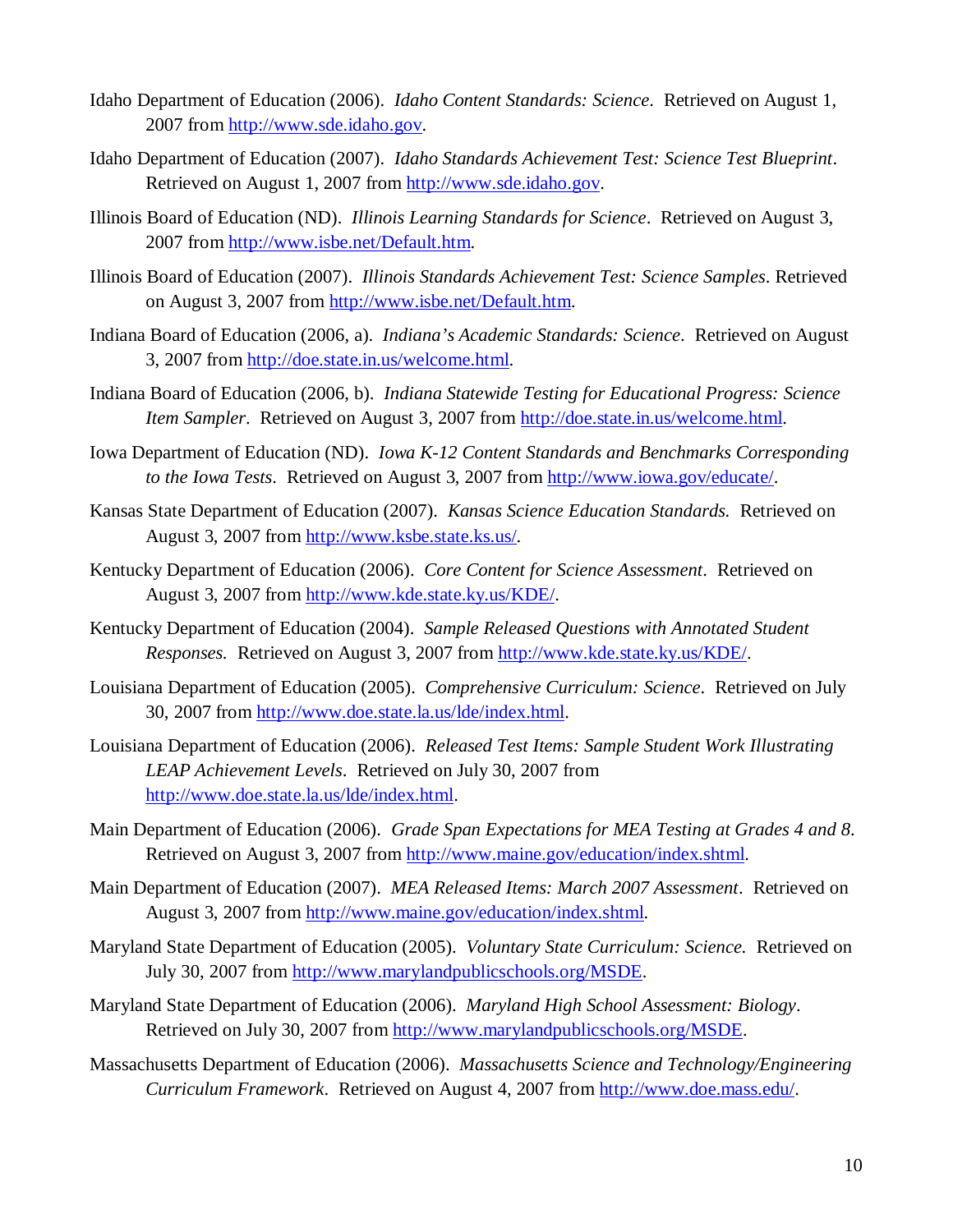- Massachusetts Department of Education (2007). *Massachusetts Science and Technology/Engineering Test*. Retrieved on August 4, 2007 from http://www.doe.mass.edu/.
- Michigan Department of Education (1996). *Michigan Curriculum Framework*. Retrieved on August 12, 2007 from http://www.michigan.gov/mde.
- Michigan Department of Education (2006). *Michigan Education Assessment Program: Released Test Items*. Retrieved on August 12, 2007 from http://www.michigan.gov/mde.
- Minnesota Department of Education (2003). *Minnesota Academic Standards: Science*. Retrieved on August 12, 2007 from http://education.state.mn.us/mde/index.html.
- Mississippi Department of Education (2001). *Mississippi Science Framework*. Retrieved on August 12, 2007 from http://www.mde.k12.ms.us/.
- Mississippi Department of Education (2006). *Mississippi Science Test: 2006 Sample Test #1*. Retrieved on August 12, 2007 from http://www.mde.k12.ms.us/.
- Missouri Department of Elementary and Secondary Education (2007). *Science Course Level Expectations: A Framework for Instruction and Assessment*. Retrieved on August 12, 2007 from http://dese.mo.gov/.
- Missouri Department of Elementary and Secondary Education (2005). *Missouri Assessment Program: Spring 2005 Science Released Items*. Retrieved on August 12, 2007 from http://dese.mo.gov/.
- Montana Office of Public Instruction (2007, a). *Grade Level Expectations: Grades Pre-Kindergarten-10 & 12 Science.* Retrieved on August 12, 2007 from http://www.opi.state.mt.us/index.html.
- Montana Office of Public Instruction (2007, b). *Criterion-Referenced Test Sample Science Items.*  Retrieved on August 12, 2007 from http://www.opi.state.mt.us/index.html.
- Nebraska Department of Education (ND). *Science: Links to Standards Reference*. Retrieved on August 13, 2007 from http://www.nde.state.ne.us/.
- Nebraska Department of Education (2006). *STARS: School-based Teacher-led Assessment and Reporting System*. Retrieved on August 13, 2007 from http://www.nde.state.ne.us/.
- Nevada Department of Education (ND). *New Science Standards*. Retrieved on August 13, 2007 from http://www.doe.nv.gov/.
- Nevada Department of Education (2005). *Nevada Science Benchmarks/Item Specifications Meeting Edits*. Retrieved on August 13, 2007 from http://www.doe.nv.gov/.
- New Hampshire Department of Education (2006). *K-12 Science Literacy: New Hampshire Curriculum Framework.* Retrieved on August 15, 2007 from http://www.ed.state.nh.us/education/.
- New Jersey Department of Education (2004). *New Jersey Core Curriculum Content Standards for Science.* Retrieved on July 30, 2007 from http://www.state.nj.us/education/.
- New Jersey Department of Education (2006). *New Jersey Assessment of Skills and Knowledge: Science*. Retrieved on July 30, 2007 from http://www.state.nj.us/education/.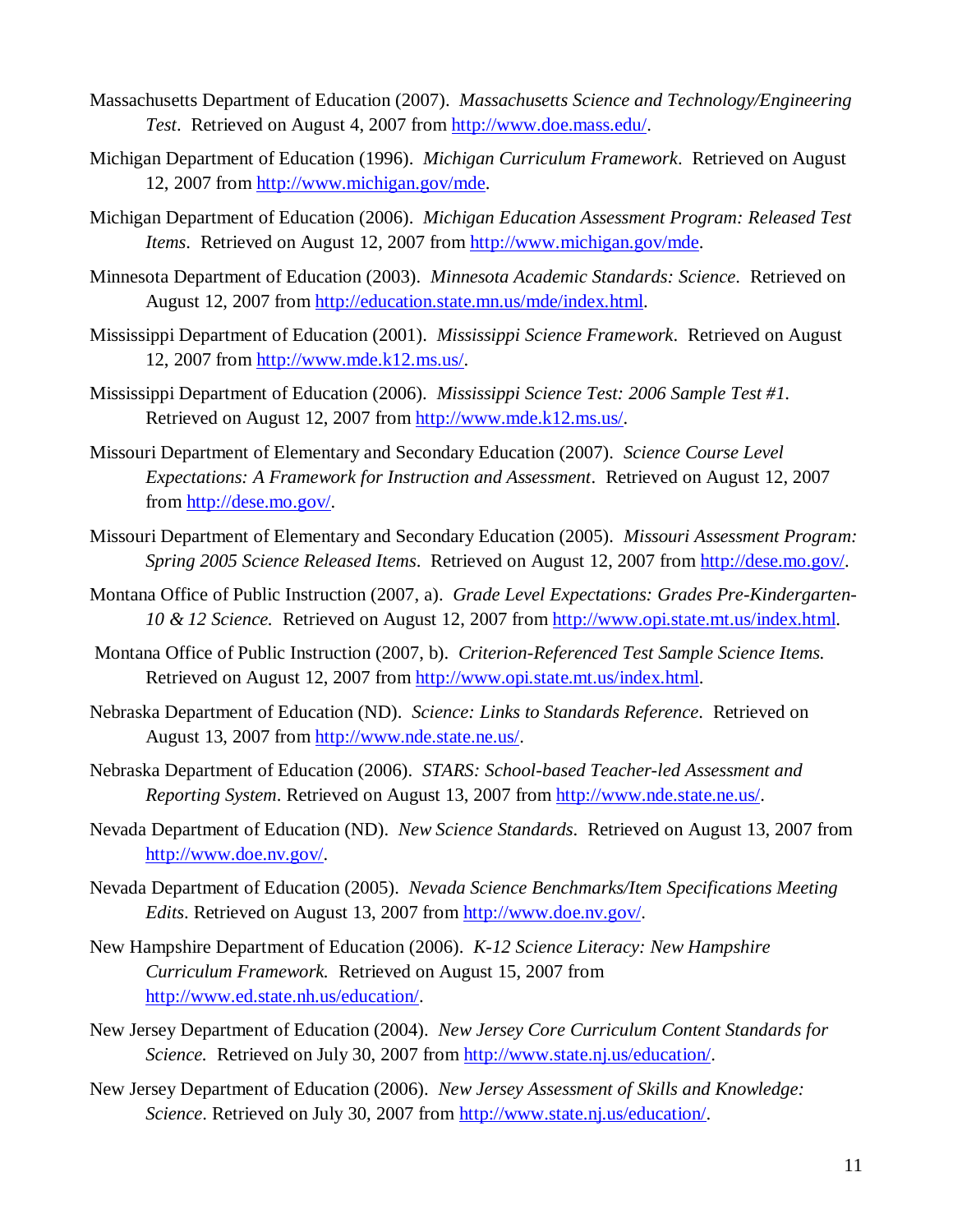- New Mexico State Department of Education (2003). *New Mexico Science Content Standards, Benchmarks, and Performance Standards*. Retrieved on August 15, 2007 from http://sde.state.nm.us/.
- New Mexico State Department of Education (ND). *New Mexico Standards-Based Assessment Released Items: Science*. Retrieved on August 15, 2007 from http://sde.state.nm.us/.
- New York Education Department, University of the State of New York (ND). *Science Core Curriculum*. Retrieved on July 26, 2007 from http://www.nysed.gov/.
- New York Education Department (2000). *New York State Science Examination—Test Sampler Draft*. Retrieved on July 26, 2007 from http://www.nysed.gov/.
- No Child Left Behind Act (2001). *No Child Left Behind Act of 2001*. Retrieved on October 18, 2007 from http://www.ed.gov/nclb/overview/intro/execsumm.html.
- North Carolina Department of Public Instruction (2004). *Science: Standard Course of Study and Grade Level Competencies*. Retrieved on August 17, 2007 from http://www.dpi.state.nc.us/.
- North Carolina Department of Public Instruction (2007). *North Carolina End of Grade Test of Science*. Retrieved on August 17, 2007 from http://www.dpi.state.nc.us/.
- North Dakota Department of Public Instruction (2006). *North Dakota Science Content and Achievement Standards.* Retrieved on August 17, 2007 from http://www.dpi.state.nd.us/.
- Ohio Department of Education (2007, a). *Academic Content Standards: K-12 Science*. Retrieved on August 17, 2007 from http://www.ode.state.oh.us/.
- Ohio Department of Education (2007, b). *Ohio Achievement Tests: Science Student Test Booklet May 2007*. Retrieved on August 17, 2007 from http://www.ode.state.oh.us/.
- Oklahoma State Department of Education (ND, a). *Priority Academic Student Skills: Science*. Retrieved on July 24, 2007 from http://www.sde.state.ok.us/home/defaultns.html.
- Oklahoma State Department of Education (ND, b). *Oklahoma School Testing Program, Oklahoma Core Curriculum Tests: Test Specifications Science*. Retrieved on July 24, 2007 from http://www.sde.state.ok.us/home/defaultns.html.
- Oregon Department of Education (2001). *Oregon Standards: Science*. Retrieved on August 17, 2007 from http://www.ode.state.or.us/.
- Oregon Department of Education (2007). *Sample Test: Science*. Retrieved on August 17, 2007 from http://www.ode.state.or.us/.
- Pennsylvania Department of Education (2002). *Academic Standards for Science and Technology*. Retrieved on August 17, 2007 from http://www.pde.state.pa.us/.
- Rhode Island Department of Education (2005). *Rhode Island Science Grade Span Expectations K-12*. Retrieved on August 17, 2007 from http://www.ridoe.net.
- South Carolina Department of Education (2005). *South Carolina Science Academic Standards*. Retrieved on August 17, 2007 from http://ed.sc.gov/.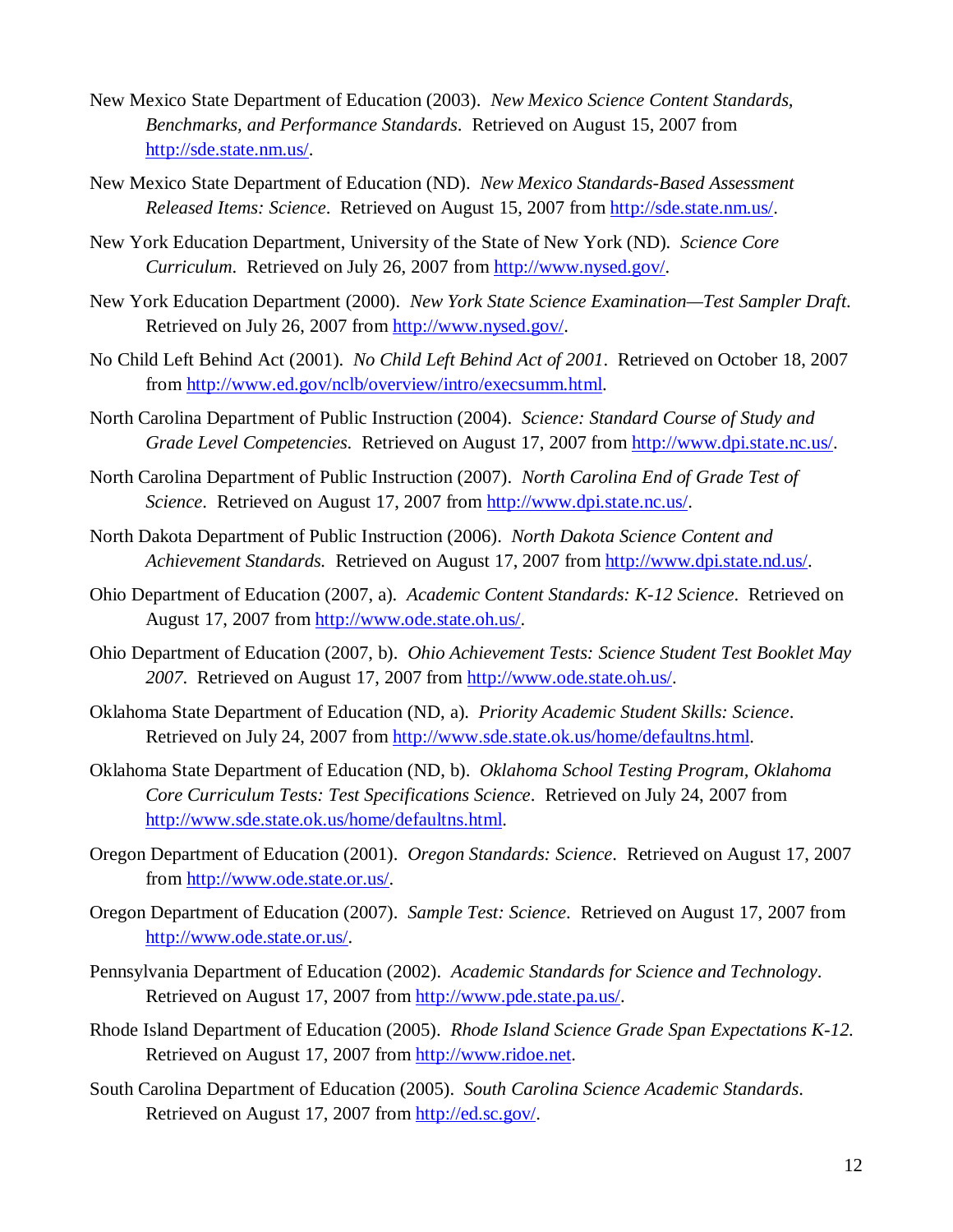- South Carolina Department of Education (ND). *Blueprint for South Carolina End-of-Course Examination Program: Physical Science*. Retrieved on August 17, 2007 from http://ed.sc.gov/.
- South Dakota Department of Education (2005). *Science Content Standards*. Retrieved on August 17, 2007 from http://doe.sd.gov/.
- Tennessee State Board of Education (2001). *Standards Guide: Kindergarten-12*. Retrieved on July 30, 2007 from http://www.tennessee.gov/education/.
- Tennessee State Board of Education (2004). *Tennessee Comprehensive Assessment Program: Item Sampler*. Retrieved on July 30, 2007 from http://www.tennessee.gov/education/.
- Texas Educational Agency (2004). *Science Texas Essential Knowledge and Skills Summary*. Retrieved on August 17, 2007 from http://www.tea.state.tx.us/.
- Texas Educational Agency (2006). *TAKS Science Online Tests*. Retrieved on August 17, 2007 from http://www.tea.state.tx.us/.
- Utah State Board of Education (2002). *Utah Science Core Curriculum*. Retrieved on August 17, 2007 from http://www.schools.utah.gov/curr/sci/default.htm.
- Utah State Board of Education (ND). *Science Test Blueprints*. Retrieved on August 17, 2007 from http://www.schools.utah.gov/curr/sci/default.htm.
- Vermont Department of Education (2004). *Grade Expectations for Vermont's Framework of Standards and Learning Opportunities: Science*. Retrieved on August 19, 2007 from http://education.vermont.gov/.
- Virginia Board of Education (2003). *Science Standards of Learning for Virginia Public Schools*. Retrieved on August 19, 2007 from http://www.pen.k12.va.us/.
- Virginia Department of Education (2007). *Virginia Standards of Learning Spring 2006 Released Test: Science*. Retrieved on August 19, 2007 from http://www.pen.k12.va.us/.
- Washington Office of the Superintendent of Public Instruction (2005). *Science: K-10 Grade Level Expectations: A New Level of Specificity*. Olympia, WA: Office of Superintendent of Public Instruction.
- Washington Office of the Superintendent of Public Instruction (2006). *Washington Assessment of Student Learning: Science 2006 Released Items and Scenarios*. Retrieved on August 19, 2007 from http://www.k12.wa.us/.
- West Virginia Department of Education (ND). *West Virginia Board of Education Policy 2520.35: 21st Century Science Content Standards and Objectives for West Virginia Schools*. Retrieved on August 19, 2007 from http://wvde.state.wv.us/.
- West Virginia Department of Education (2005). *WESTEST 2005: Science Released Items*. Retrieved on August 19, 2007 from http://wvde.state.wv.us/.
- Windschitl, M. (2007). Field Investigations to Align School Science with Contemporary Science. *School Science and Mathematics*, 107, 1, pg. 382-390.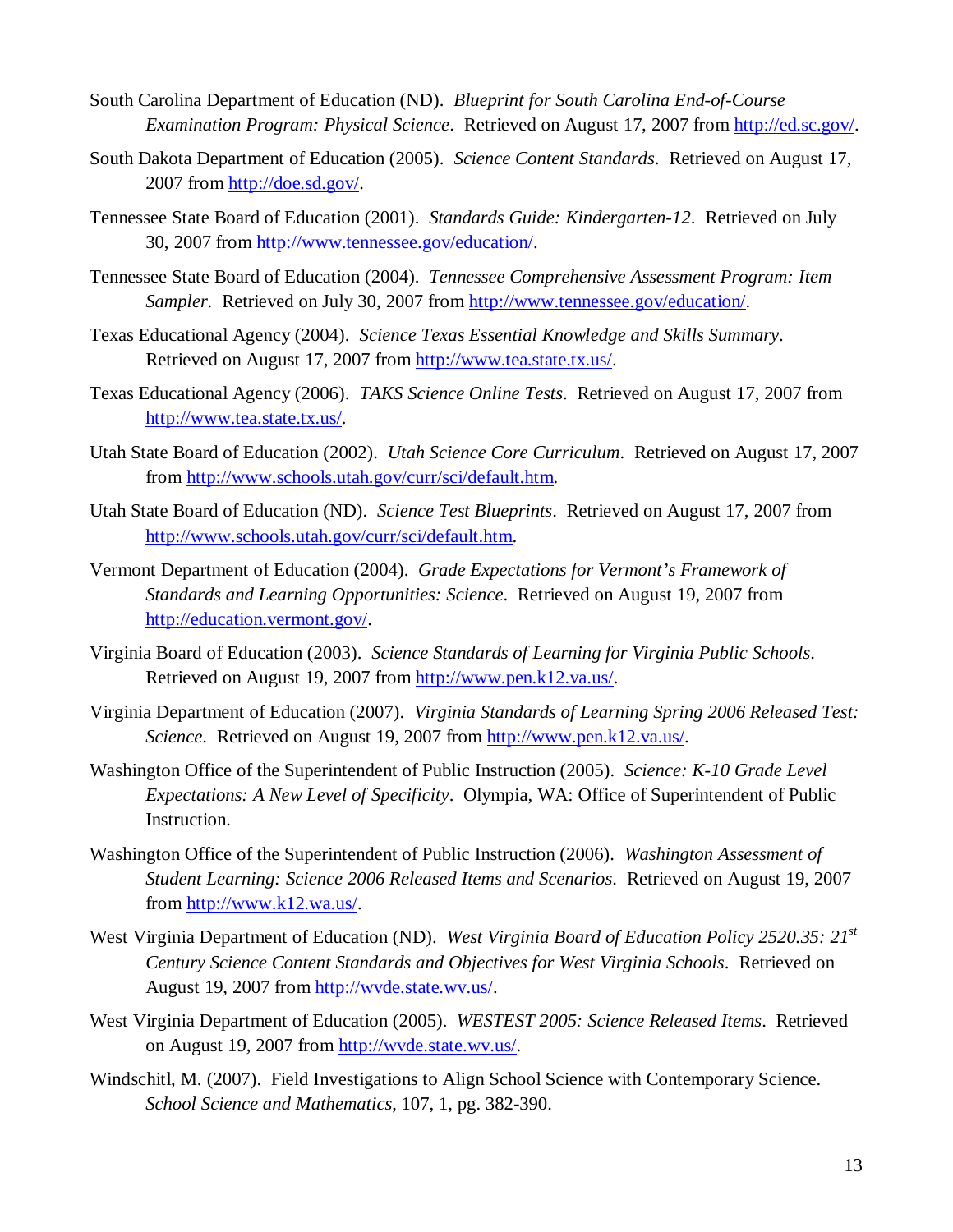- Wisconsin Department of Public Instruction (ND). *Content Standards: Science*. Retrieved on August 19, 2007 from http://dpi.state.wi.us/.
- Wisconsin Department of Public Instruction (2006). *Wisconsin Student Assessment System: Criterion-Referenced Test Framework for the Fall Wisconsin Knowledge and Concepts Examination Statewide Assessment: Assessment Framework for Science in Grades 4, 8, and 10*. Retrieved on August 19, 2007 from http://dpi.state.wi.us/.
- Wyoming State Board of Education (2003). *Wyoming Science Content and Performance Standards*. Retrieved on August 19, 2007 from http://www.k12.wy.us/.
- Wyoming State Board of Education (ND). *PAWS: Science Released Items*. Retrieved on August 19, 2007 from http://www.k12.wy.us/.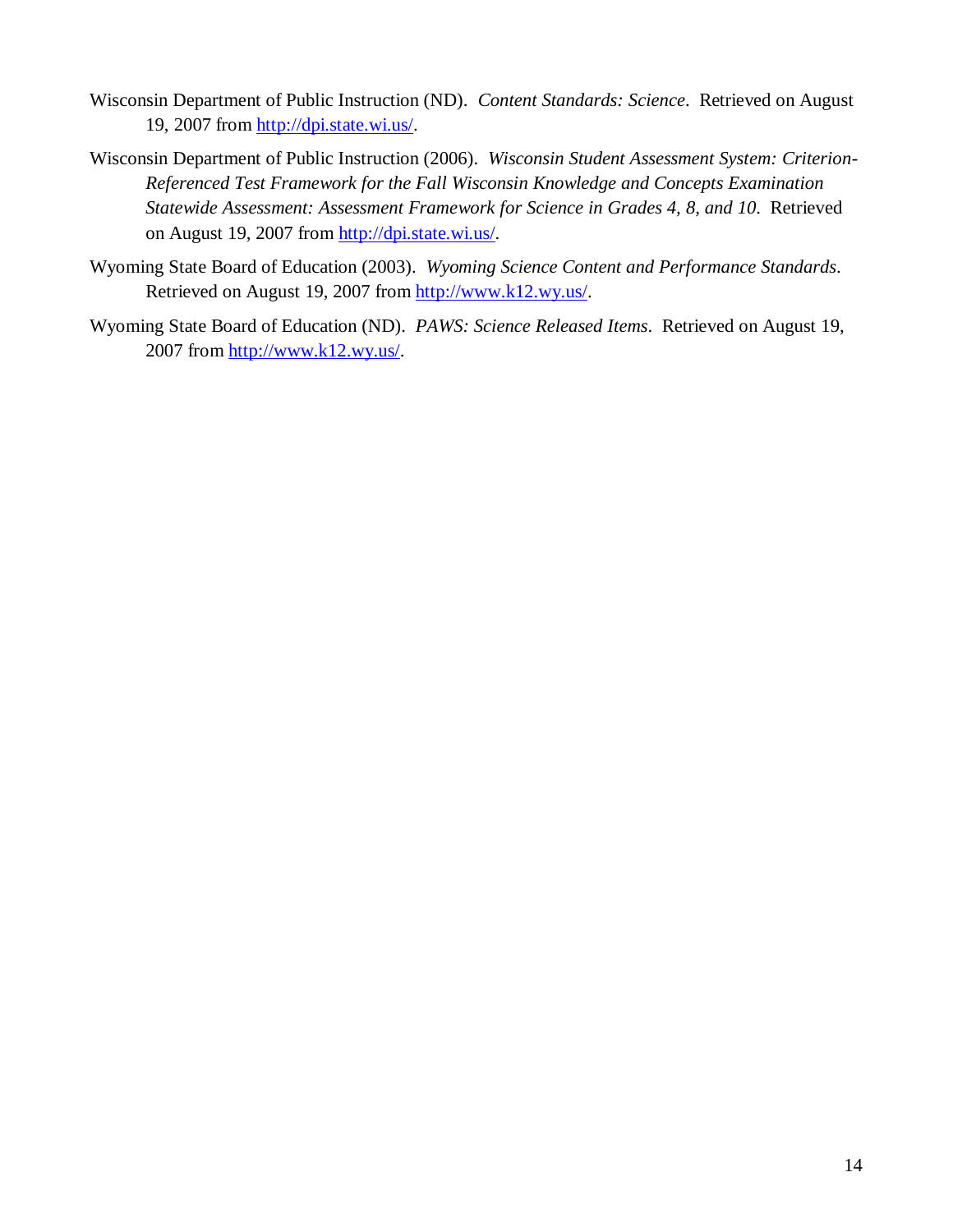# **Reference List: Field Studies In Practice**

The following is a list of programs, associations, agencies, and universities that were included in the K-12 field science in practice investigation via direct and indirect contact and web review conducted by D. Wolfe and J. Cox (2007).

#### **Program Names:**

- 4-H Environmental Camp
- Adopt-a-Boat
- Advanced Biotechnology Institute (for high school students)
- After School Science Clubs
- Alaska Coastal Ecology
- Alaska Lake Ice & Snow **Observatory**
- Alaska Wildlife
- All Access Boston Harbor
- Alliance for Science Alternative Strategies for
- Preserving Tropical Ecosystems
- Ambassadors for the Environment
- An Exploration into Learning
- Animal Characteristics
- Apprentice Researchers
- Arboretum of Flagstaff
- Arizona Association for Environmental Education
- Astrobiology Summer Science Experience for Teachers (ASSET)
- Astronomy Camp Educators
- Astronomy Camps
- Astronomy Research-Based Science Education
- Authentic Science Research in the High School ®
- Aviation and Space Education Workshop, Fort Worth, TX
- Backyard Discoveries
- Bayside Buddies
- Beauty and Charm at Fermilab
- Beluga Wetlands Ecology
- Biotech Frontiers
- Bird Academy
- Bird Field Trips
- Bosque Education Guide Teacher Workshop
- California Academy of Sciences
- Camp SEA Lab
- Center for Nanoscale Systems Institute for Physics Teachers
- Chabot Space and Science **Center**
- Children's School of
- Science, Inc
- Club Mud
- CMU Biological Station on Beaver Island
- Coastal Field Studies
- Coastal Walk
- Color Country Natural Resources Camp
- Coral Reefs
- Desert Sharks
- Desert Teacher Workshop
- Discovery Hall Programs Summer Marine Science Course
- Diversity of Lifestyles
- Dolphin Lab
- Earth Science Workshop
- Eco Adventures
- Eco Systems Exploration
- Ecologists
- Ecology of Grand Traverse Bay
- Ecology of Mashantucket
- Education Program
- Educational Education Council of the California - Environmental Education Field Guide
- Endangered Species & Other Programs
- Enfield Shaker Museum Village Gardeners
- Environmental Outreach
- Environmental Education Days (EE Days)
- Environmental Field Days
- Estuary Live
- Evening Seminar Series
- Evolution of a Planetary System: Exploring our Origin
- Explore the Eugene Wetlands
- Explorer Program
- Explorers of the Ocean
- Extended M.S. in Natural Resources/Environmental Education for Elementary and Secondary Teachers
- Farm Bureau Volunteers & Adopt a Classroom
- Farm Experience
- Farm Tours and Workshops For Teachers
- Farm-To-School Tour
- Fitzgerald Marine Reserve
- Florida Teachers Tour
- Food Fiber and More
- Fossil Field Workshop
- Fresno's Tour to Peru
- From the Milky Way Galaxy to the Edge of the Universe, a Content-Rich Tour of the Universe
- From the Solar System to the Stars, an Inquiry-Based Tour of the Local Universe
- Frontiers in Physiology Fellowship
- Frontiers of Science Institute (FSI)
- Gator Lab
- General Biology Program for Science Teachers
- General Science in Childhood and Middle School Education
- Geology of Arizona
- Gerald E Eddy Discovery **Center**
- Glide School Partnership
- Graduate Field Courses for K-12 Teachers and Family Nature Camps
- Gulf Island Journey Middle School Camp
- Habitat Ecology Learning Program (HELP)
- Hands on the land
- Hands-on Biotechnology: DNA Fingerprinting and Genetic Engineering
- HEADS ON! For Healthy Living
- High School Archaeology Program
- High School Field School
- High School Marine Biology

 Infusing Critical & Creative Thinking into Science

15

High School Marine Biology

International Science

 Intertidal Life Field Exploration

 Horticulture & School **Gardens** Incredible Insects

Indiana PEPP

Classrooms

Frontiers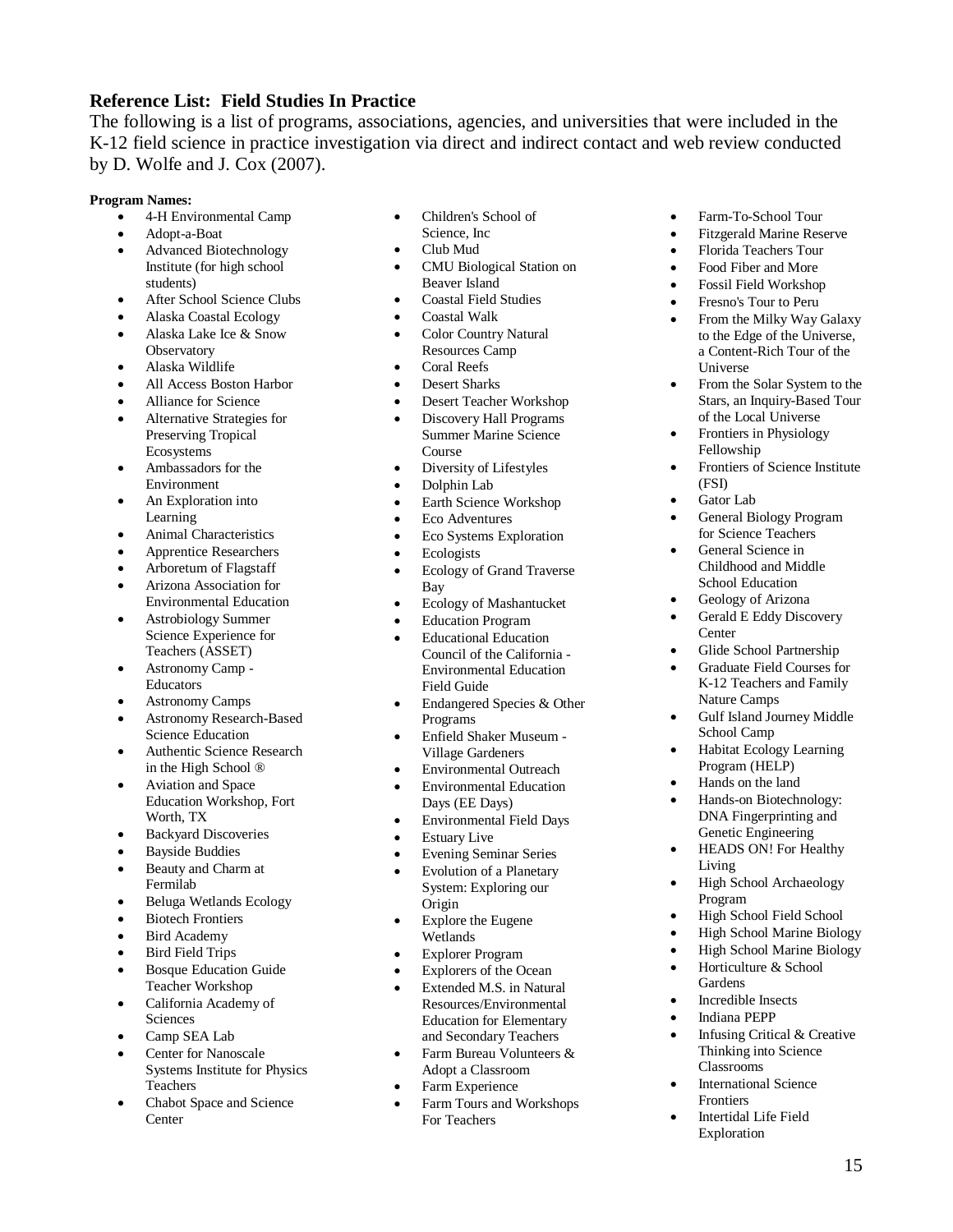- Jr. Naturalist Program
- Juneau Icefield Research Program, Alaska
- Just Grow It
- Kachemak Bay Onboard **Oceanography**
- Keeping Florida Green Workshop
- KFAC Summer Courses
- Kids Growing Food Laboratory Investigations
- and Field Experiences • Laboratory Investigations and Field Experiences
- Laboratory Investigations and Field Experiences - Field Trip in a box
- Lawrence Hall of Science Summer Residence Camps
- LIFE Apalachicola NERR
- Life Lab
- Living on the Edge
- Ludington State Park, River Study, Winter Walk, Pond **Discovery**
- MAITCA Summer Teacher's Training Conference
- Marine Biology
- Marine Ecology History and Cultural Heritage of the Florida Keys
- Marine Science / SCUBA Camp
- Materials "Day" Camp
- Michigan Technological University Summer Youth Program
- Middle School Archaeology Program
- Mildred E. Mathias Botanical Garden
- Mineral Education
- Mobile Science Lab
- Museum of Agriculture
- Nature of Learning
- Nature's Treasure Hunt
- NAU Summer Institute
- NOAA Teacher at Sea Program
- North American Association for Environmental Education
- Northern Studies Field Course
- Northwest Regional Educational Library (NWREL)
- OceanCamp Summer 2000
- Oceanography Program
- Oceanology at Occidental College
- Orange County Wild
- Oregon Museum of Science and Industry Summer and Research Camps
- Outdoor Classroom Program
- Outdoor Science Park –
- Forces that Shape The Bay
- Particles and Prairies
- People & Animals: United for Health
- Placed Based Education
- Plate Tectonics , Water Education, Planetarium, etc.
- Prairie Wetlands Learning **Center**
- Pre-college School Summer Scholars Program
- Project Food, Land and People
- Project Learning Tree
- Project Wet
- Project Wild
- Project Wild
- Rainforest and Marine Biology Workshops
- REAP
- Research Experience for Teachers
- Rivers Project
- Sagehen Wildlife Biology Research Camp
- Saint Louis Zoo
- School Garden Program
- School to Farm Days
- School Yard EcoSystems
- Schoolyard Desert Discovery Project
- Schoolyard Gardens
- Science Quest
- SciTrek: Real Science, Real Research in a Safe, Environmentally Benign & Interdisciplinary Context
- Sea Camp
- Sea Explorers Summer Program
- SeaWorld / Busch Gardens Adventure Camps
- SeaWorld San Antonio Adventure Camps
- Secondary Student Training Program: Research Participation Program
- Seeds Of Nature, Human Interactions with environment
- Southwest Florida Marine Ecology
- Streamkeepers Field **Training**
- Summer Agricultural Institute
	- Summer Learning Adventures
- Summer Science Program
- Summer Student Program
- Summer Workshop
- Teaching Southwest Florida Marine Ecology
- The Prairie-Our Heartland
- The Whale Camp-Youth Programs
- Tidal Flat and Salt Marshes North Carolina Maritime Museum Summer Science School
- TOPS @ Occidental College
- University of California Davis - Partnership for Plant Genomics Education
- Upward Bound Math and Science Program
- Use Food to Teach Science Workshop (Chicago, IL)
- Water Quality and Watersheds: A GIS Investigation
- Watershed Watch In classroom
- Western Upper Peninsula Center for Science, Mathematics & Environmental Education
- Whale of a Mystery
- Where are all the animals
- Whodunit? The Science of Crime Scenes
- Wild Places
- Wolf State Lake Hatchery
- Young Curators Institute Demonstration and Theater
- Young Explorers Camp
- Young Scholars Program
- Zoo Preview
- ZooKambi

#### **Agencies, Institutions & Affiliations:**

 Acadia Institute of **Oceanography** • Adopt-A-Stream

Foundation, US Dept of Agriculture, Idaho Ag in the

 Alabama Agriculture in the Classroom (AITC) Alaska Coastal Studies Alaska Department of Fish

 Alaska Department of Natural Resources - Division

 Alaska Islands & Ocean Visitor Center, US Fish & Wildlife Service, NOAA • Albemarle-Pamilco National Estuary Program

classroom, AASF

& Game

of Forestry

16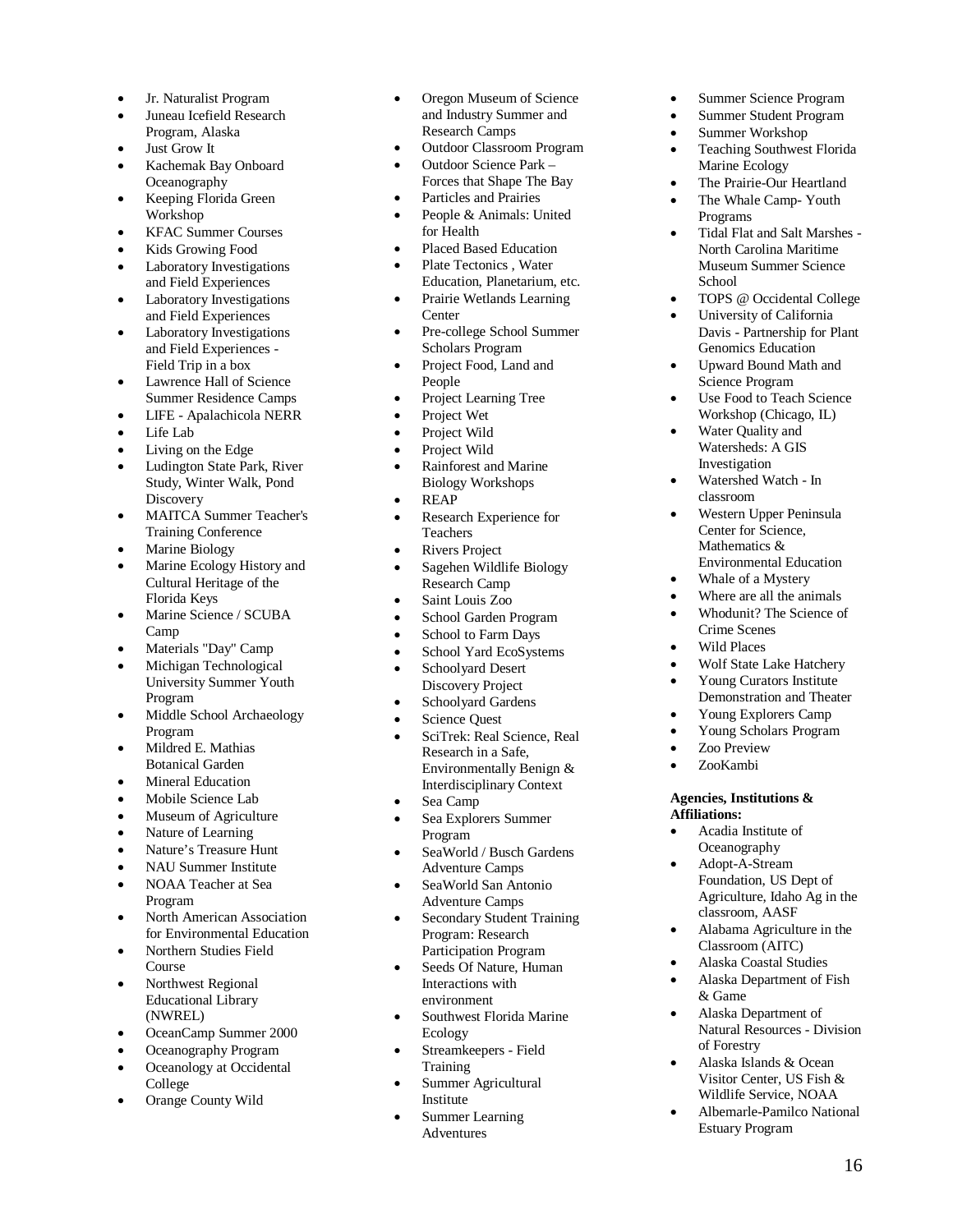- Albuquerque Aquarium Programs
- Albuquerque BioPark's Rio Grande Zoo
- American Geological Institute, University Of Arizona
- American Physiological Society
- Arboretum of Flagstaff
- Arizona National Livestock Show
- Arizona State University **West**
- Arizona Strip Interpretive **Association**
- Bay Area School Reform Collaborative Funders Learning Community
- Boston Experiential Environmental Education
- Boston Experiential Environmental Education, MIT SEA grant
- Bradley University
- Brevard County Extension, Florida Agriculture in the Classroom
- Bridgewater State College's City Lab
- Bristol-Myers Squibb
- Bronx Zoo Education Department
- Bronx Zoo Education Department/Wildlife Conservation Society, National Science Foundation
- Bureau of Land Management
- California Academy of Sciences
- California Coastal Commission
- California Geological Survey
- California Museum of Science and Industry
- California School Garden Program
- California Science Project
- California Science Teacher Association
- California Sea Grant Extension Program
- California State University
- California State University, Fresno
- Camp SEA Lab
- Cate School
- Center for American Archeology
- Central Michigan University
- Chabot Space & Science **Center**
- Chihuahuan Desert Nature Park
- Children's School of Science, Inc.,
- City of St. George
- Clark Atlanta University
- College of the Atlantic
- Colorado Foundation for Agriculture
- Colorado State University
- Community Foundation of Monterey County
- Connecticut Department of **Agriculture**
- Cornell University
- Council for Environmental Protection
- Crow Canyon Archaeological Center
- Crow Canyon
- Archaeological Center
- CTW Foundation
- Dauphin Island Sea Lab
- Denali Institute
- Denver Zoo
- Department of Education
- Department of Education Math & Science Bureau
- Discovery Trails
- Discovery Science Center, Orange County
- Dixie Applied Technology **Center**
- Dixie Soil Conservation **District**
- Dolphin Research Center
- Earthworks
- Eastern Connecticut State University
- Enfield Shaker Village and the Missionaries of LaSalette
- **•** Environmental Education Council for the Californias
- Environmental Protection Agency
- EPSCoR
- Estuary Live, NOAA
- Federal Aviation Administration
- Fermi National Accelerator Laboratory
- Fitzgerald Marine Reserve
- Florida Department of Agriculture & Consumer Services
- Florida Department of Agriculture & Consumer Services, Bear Creek Educational Forest
- Florida Department of Environmental Protection
- Florida Fish & Wildlife Conservation Commission
- Florida State University
- FMI Corporation
- Foundation for Glacier and Environmental Research
- Geological Survey of Alabama
- Heritage College
- Idaho Forest Products Commission
- Indiana University
- Inland Seas Education Association
- Institute of Food Technologists (IFT)
- International Field Studies
- John G. Shedd Aquarium
- Jornada Experimental Range Jounston County community
	- College
- Journal of Extension
- Kachemak Bay Educational Alliance
- Kaibab Paiute Tribal Council
- Kansas Foundation for Agriculture in the Classroom (KFAC), USDA, Agriculture in the Classroom
- Kentucky Farm Bureau
- Kentucky State University
- Large Foundation
- Lawrence Hall of Science
- Litzsinger Road Ecology **Center**
- Louisiana Tech University
- Maine Agriculture in the Classroom
- Maryland Agricultural Education Foundation
- Mashantucket Pequot Tribal Nation
- Massachusetts Agriculture In The Classroom

Michigan State Horticulture

17

 Massachusetts Society for Medical Research, Inc.

> Michigan Alliance for Environmental and Outdoor

> Michigan Alliance for Environmental and Outdoor

 Michigan Department of Natural Resources Michigan Department of Natural Resources, Ludington State Park Michigan Tech Alive

• Michigan 4-H Club,

Department

Education

Education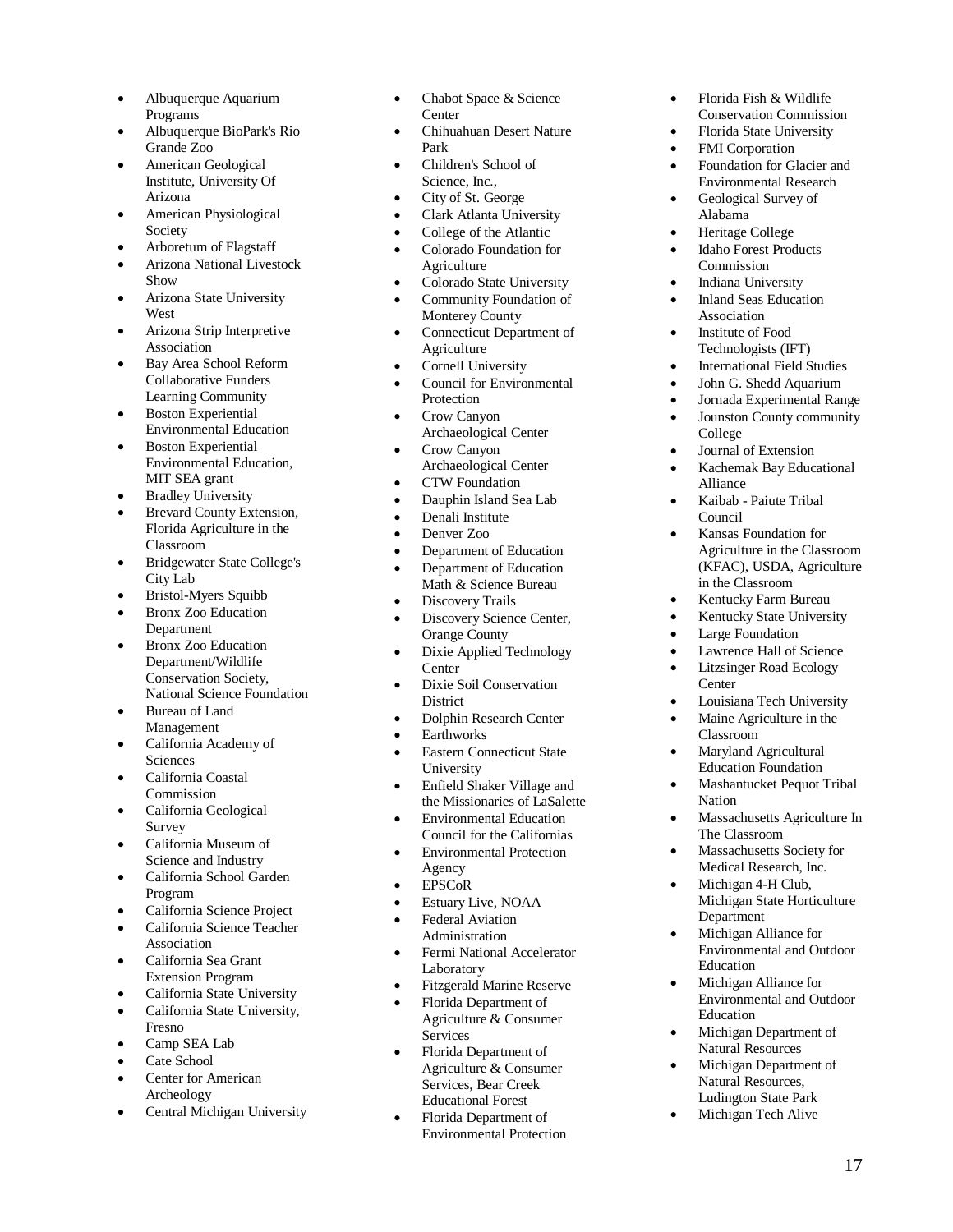- Michigan Technological University
- Missouri Botanical Gardens
- Missouri Department of Education
- Montana State University
- Morningside College
- Mote Marine Laboratory National Oceanic and
- Atmospheric Administration
- National Optical Astronomy Observatory, Tucson AZ
- National Science Foundation Nebraska Department of
- Curriculum and Instruction • New Hampshire In The
- Classroom New Jersey Agricultural
- Society, USDA, New Jersey Department of Education
- New Jersey Farm Bureau
- New Jersey State Grange
- New Mexico Academy of Science
- New Mexico Museum of Natural History And Science
- New York Hall of Science
- NOAA
- NOAA B-WET Program
- NOAA's Office of Ocean Exploration
- North American Association for Environmental Education, NOAA, Environmental Protection Agency
- North Carolina Maritime Museum
- Northern Arizona Education Resource Center
- Northern Arizona University
- Northwest Regional Educational Library (NWREL)
- NY Agriculture in the classroom, Cornell University
- Oakland Museum of California
- Occidental College
- Office of Public Instruction
- Orange County
- Oregon Museum of Science and Industry
- Pebble Beach Company
- Potter Park Zoological Society
- Rainforest and Reef Conservation Fund Inc.
- Red Cliffs Desert Reserve
- Rensselaer Polytechnic Institute
- Rio Grande Botanic Gardens
- Rutgers
- Sacramento Zoo
- Salish Sea Expeditions
- Scandinavian Seminar
- School for Field Studies
- Sea World
- Sea World of San Antonio
- SEACAMP
- SETI Institute
- Sharing Success Programs
- Sonoma State University SSU PreCollege Programs
- Southern Illinois University, Edwardsville
- St. Louis Zoo,
- Stevens Point College of Natural Resources
- Summer Science Program in Ojai, California
- Tarrant County College
- Taylor University
- Texas A& M University at Galveston
- The David and Lucille Packard Foundation
- The Jackson Laboratory
- The Lloyd Center for Environmental Studies
- The Maria Mitchell Association
- The Pennsylvania State University
- The Pennsylvania State University
- The Roxbury Latin School
- The State University of New Jersey
- The Whale Camp
- Troy State University
- U.S. Forest Service
- $\bullet$  UCLA
- UCLA Stunt Ranch Santa Monica Mountains Reserve
- University of Minnesota
- University of Alaska Fairbanks
- University of Arizona
- University of California Davis
- University of California Southern California
- University of California, Berkeley - Lawrence Hall of **Science**
- University of California, San Diego
- University of California, San Diego - Birch Aquarium at Scripps Institution of **Oceanography**
- University of California, Santa Barbara - California Nanosystems Institute (CNSI)
- University of Cortland
- University of Florida
- University of Florida Center for Pre -collegiate Education and Training
- University of Hawaii
- University of Iowa
- University of Kentucky
- University of Maine, USDA
- University of Northern Colorado
- University of Wisconsin
- US Department of Interior Bureau of Land Management
- US Department of Agriculture, Jornada Experimental Range
- US Fish & Wildlife, National Science Foundation
- Utah Division of Wildlife Resources
- Utah State University
- Waquoit Bay Science School at the Waquoit Bay National Estuarine Research Reserve (WBNERR)
- Washington County School **District**
- Watershed School
- Wayne State University
- Wellfleet Bay Wildlife Sanctuary, Mass Audubon
- Wesley College
- Wisconsin Center for Environmental Education
- Youth Impact International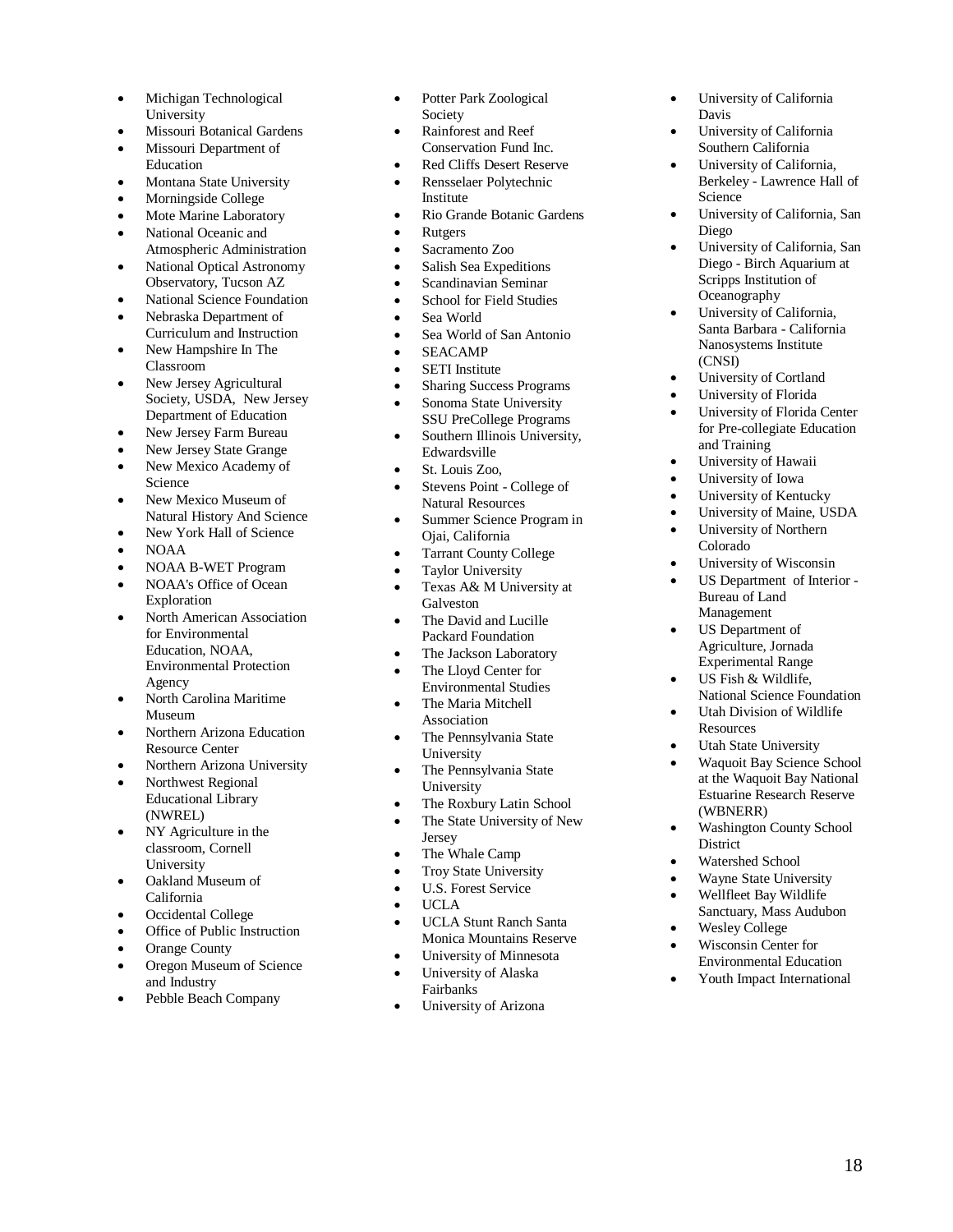# **Comparison of Field Investigations Model (Windschitl et al., 2007)**

For each of the three field inquiry methodologies (descriptive, comparative, and correlative), the Windschitl model outlines seven areas of questions:

- 1. Formulate investigative questions.
- 2. Identify setting within a system.
- 3. Identify variables of interest.
- 5. Analyze data.
- 6. Use evidence to support an explanation.
- 7. Discussion.

4. Collect data.

| Windschitl et al. (2007) Seven Areas       | <b>Descriptive Methodology Questions</b>                                                                                                                                                                                                                                                                 |
|--------------------------------------------|----------------------------------------------------------------------------------------------------------------------------------------------------------------------------------------------------------------------------------------------------------------------------------------------------------|
| 1. Formulate investigative questions.      | "How many? How frequently? When does it happen?"                                                                                                                                                                                                                                                         |
| 2. Identify setting within a system.       | "What is the geographic scale or time frame of the<br>investigation?"                                                                                                                                                                                                                                    |
| 3. Identify variables of interest.         | "Are these variables measurable or observable?"                                                                                                                                                                                                                                                          |
| 4. Collect data.                           | "Are there multiple measures over time or location to<br>improve system representation? Does an individual<br>measurement need to be repeated? How can I record and<br>organize data?"                                                                                                                   |
| 5. Analyze data.                           | "What mathematical models can I use, such as mean,<br>median, mode, range, and percentages? How can I<br>graphically organize my data into tables, line graphs, bar<br>graphs, maps, or charts to present my data?"                                                                                      |
| 6. Use evidence to support an explanation. | "Does my data answer the investigative question? How<br>can I use my data to support my explanation? How far<br>does my data relate to (limit to study site)? How does<br>my data compare to standards or what is already<br>known?"                                                                     |
| 7. Discussion.                             | "How do my results answer questions and add<br>understanding of this system? How is my data like other<br>similar systems? What factors might have impacted my<br>research? How do my findings relate to the essential<br>questions? What are my new questions? What action<br>should be taken and why?" |

# **DESCRIPTIVE METHODOLOGY questions are designed to guide observations:**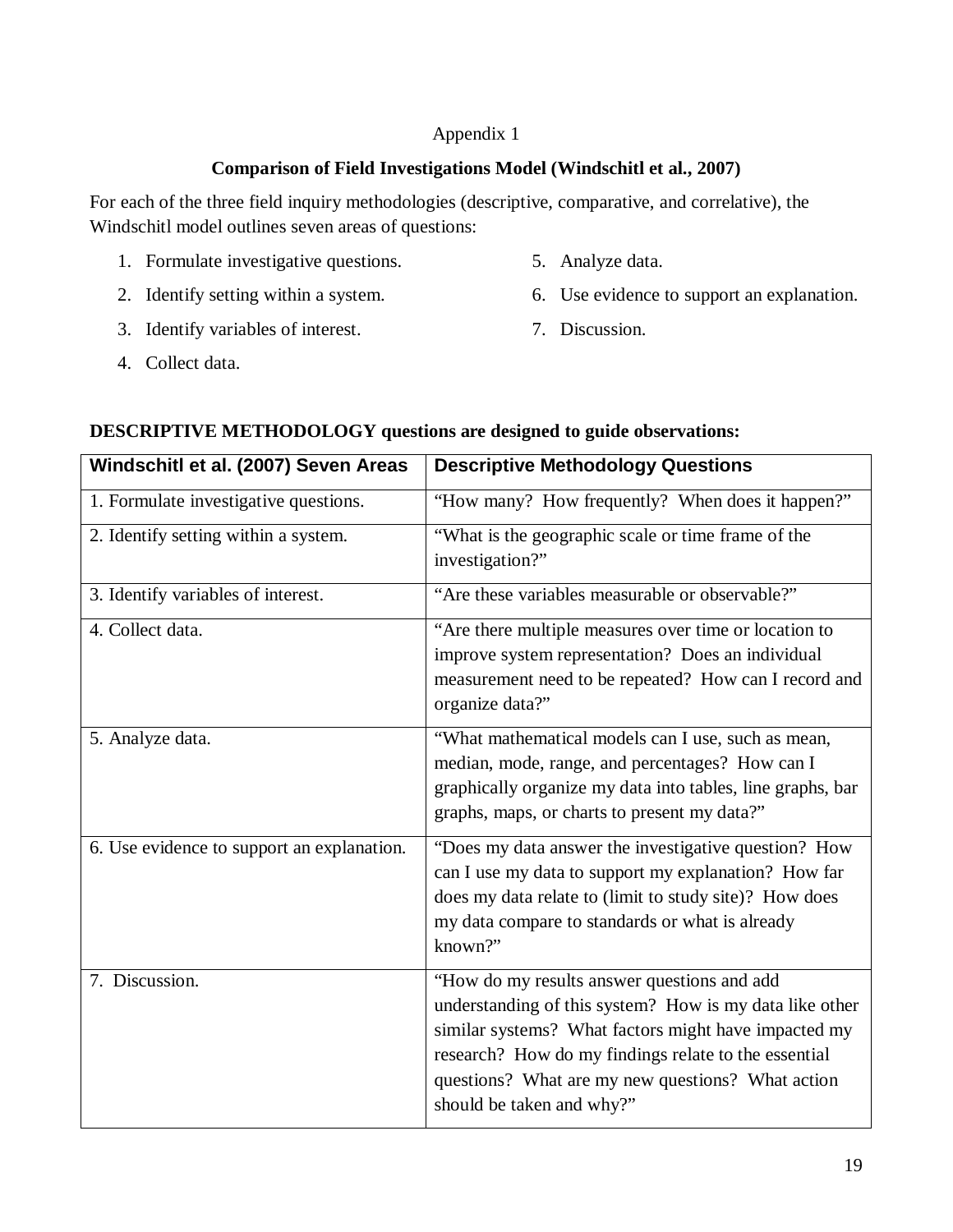# **COMPARATIVE METHODOLOGY questions are designed to make predictions, create hypotheses, and compare the data between groups or events:**

| Windschitl et al. (2007) Seven Areas       | <b>Comparative Methodology Questions</b>                                                                                                                                                                                                                                                                               |
|--------------------------------------------|------------------------------------------------------------------------------------------------------------------------------------------------------------------------------------------------------------------------------------------------------------------------------------------------------------------------|
| 1. Formulate investigative questions.      | "Is there a difference between groups, conditions, times,<br>or locations?"                                                                                                                                                                                                                                            |
| 2. Identify setting within a system.       | "What is the geographic scale or time frame of the<br>investigation?"                                                                                                                                                                                                                                                  |
| 3. Identify variables of interest.         | "Is this a measurable variable in a least two different<br>locations, times, organisms, or populations?"                                                                                                                                                                                                               |
| 4. Collect data.                           | "Are there multiple measures over time or location to<br>improve system representation? Does an individual<br>measurement need to be repeated? Was my sampling,<br>measurement, or observations consistent for two or more<br>locations? Were they representative of the site? How can<br>I record and organize data?" |
| 5. Analyze data.                           | "What mathematical models can I use, such as mean,<br>median, mode, range, and percentages? How can I<br>graphically organize my data into tables, line graphs, bar<br>graphs, maps, or charts to present my data?"                                                                                                    |
| 6. Use evidence to support an explanation. | "Does my data answer the investigative question? How<br>can I use my data to support my explanation? How far<br>does my data relate to (limit to study site)? How does<br>my data compare to standards or what is already known?<br>Does the evidence support my hypothesis?"                                          |
| 7. Discussion.                             | "How do my results answer questions and add<br>understanding of this system? How is my data like other<br>similar systems? What factors might have impacted my<br>research? How do my findings relate to the essential<br>questions? What are my new questions? What action<br>should be taken and why?"               |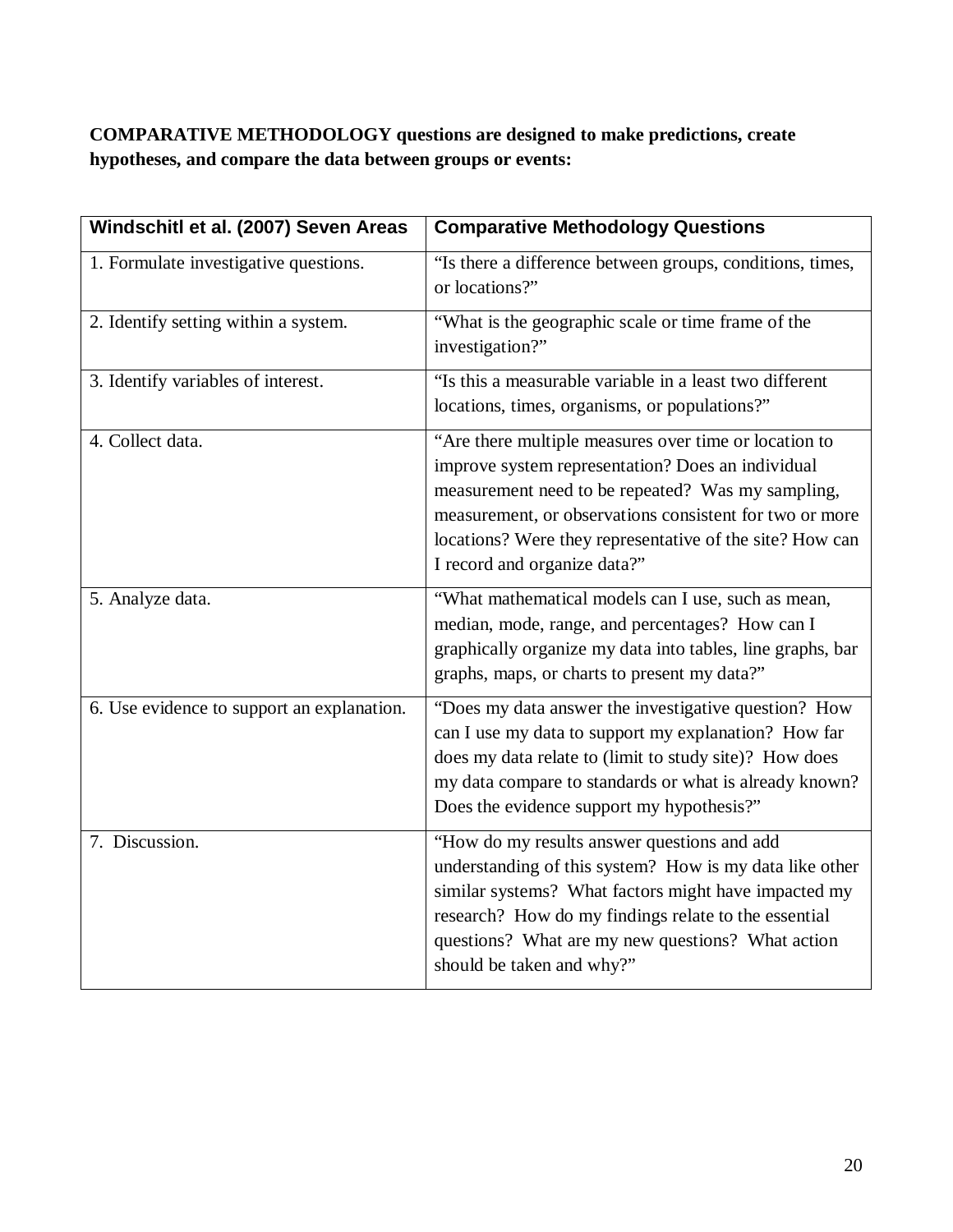**CORRELATIVE METHODOLOGY questions are designed to create a hypothesis and discover the relationship between variables.** 

| Windschitl et al. (2007) Seven Areas       | <b>Correlative Methodology Questions</b>                                                                                                                                                                                                                                                                               |
|--------------------------------------------|------------------------------------------------------------------------------------------------------------------------------------------------------------------------------------------------------------------------------------------------------------------------------------------------------------------------|
| 1. Formulate investigative questions.      | "Is there a relationship between two or more variables?"                                                                                                                                                                                                                                                               |
| 2. Identify setting within a system.       | "What is the geographic scale or time frame of the<br>investigation?"                                                                                                                                                                                                                                                  |
| 3. Identify variables of interest.         | "Can these two (or more) variables be measured together<br>and tested for a relationship?"                                                                                                                                                                                                                             |
| 4. Collect data.                           | "Are there multiple measures over time or location to<br>improve system representation? Does an individual<br>measurement need to be repeated? Was my sampling,<br>measurement, or observations consistent for two or more<br>locations? Were they representative of the site? How can<br>I record and organize data?" |
| 5. Analyze data.                           | "What mathematical models can I use, such as mean,<br>median, mode, range, and percentages? How can I<br>graphically organize my data into tables, line graphs, bar<br>graphs, maps, scatter-plots, r-values, or charts to present<br>my data?"                                                                        |
| 6. Use evidence to support an explanation. | "Does my data answer the investigative question? How<br>can I use my data to support my explanation? How far<br>does my data relate to (limit to study site)? How does<br>my data compare to standards or what is already known?<br>Does the evidence support my hypothesis?"                                          |
| 7. Discussion.                             | "How do my results answer questions and add<br>understanding of this system? How is my data like other<br>similar systems? What factors might have impacted my<br>research? How do my findings relate to the essential<br>questions? What are my new questions? What action<br>should be taken and why?"               |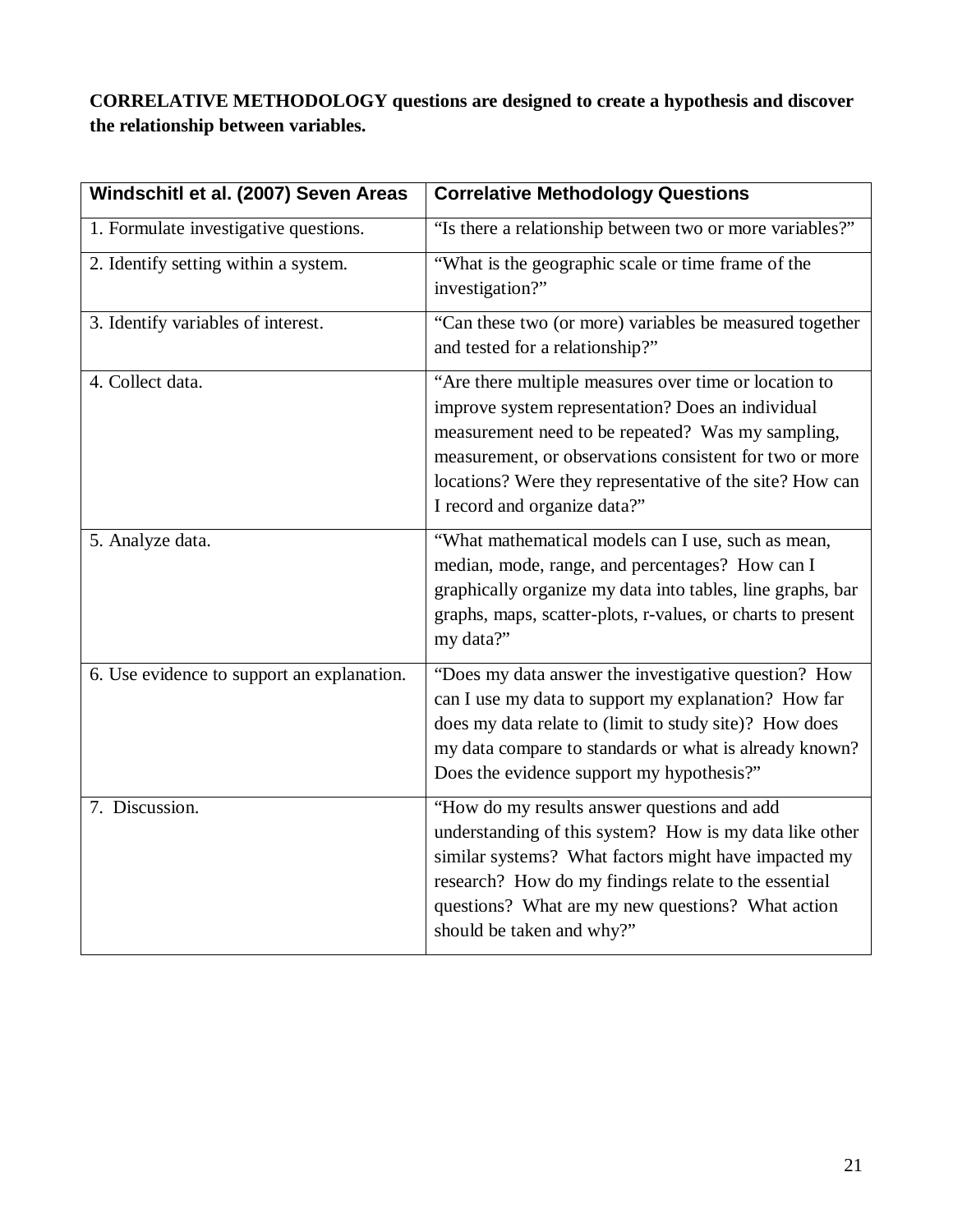**EXPERIMENTAL METHODOLOGY questions focus on developing predictions and hypotheses to answer a cause-effect question about the relationship of variables.** (The Windschitl et al. (2007) model did not include an experimental model in the table of research designs. Using Alabama's model of experimental investigation, we developed questions for each experimental design step (Alabama Department of Education, 2005).)

| <b>Seven Areas</b>                         | <b>Experimental Methodology Questions</b>                                                                                                                                                                              |
|--------------------------------------------|------------------------------------------------------------------------------------------------------------------------------------------------------------------------------------------------------------------------|
| 1. Formulate investigative questions.      | "What will happen in the future based on the observable"<br>characteristics of these variables? How does one<br>variable affect another?"                                                                              |
| 2. Identify setting within a system.       | Note that identifying a setting in the experimental model<br>does not require a geographical location, as with field<br><i>investigation settings</i>                                                                  |
| 3. Identify variables of interest.         | "How can I operationalize my variables? What do they<br>look like in measurable terms? How can I control the<br>variables so that only one aspect is changed at a time?"                                               |
| 4. Collect data.                           | "How do I manage or control my variables so that I can<br>collect data on one change in them? What is the most<br>logical way of working this experiment in order to<br>answer my question and to test all variables?" |
| 5. Analyze data.                           | "Based on the data I collected, should I accept my<br>hypothesis (was it supported?) Or reject my hypothesis<br>(was it not supported?)?"                                                                              |
| 6. Use evidence to support an explanation. | "What are my recommendations for future research?<br>What is my new hypothesis based on the data I<br>collected?"                                                                                                      |
| 7. Discussion.                             |                                                                                                                                                                                                                        |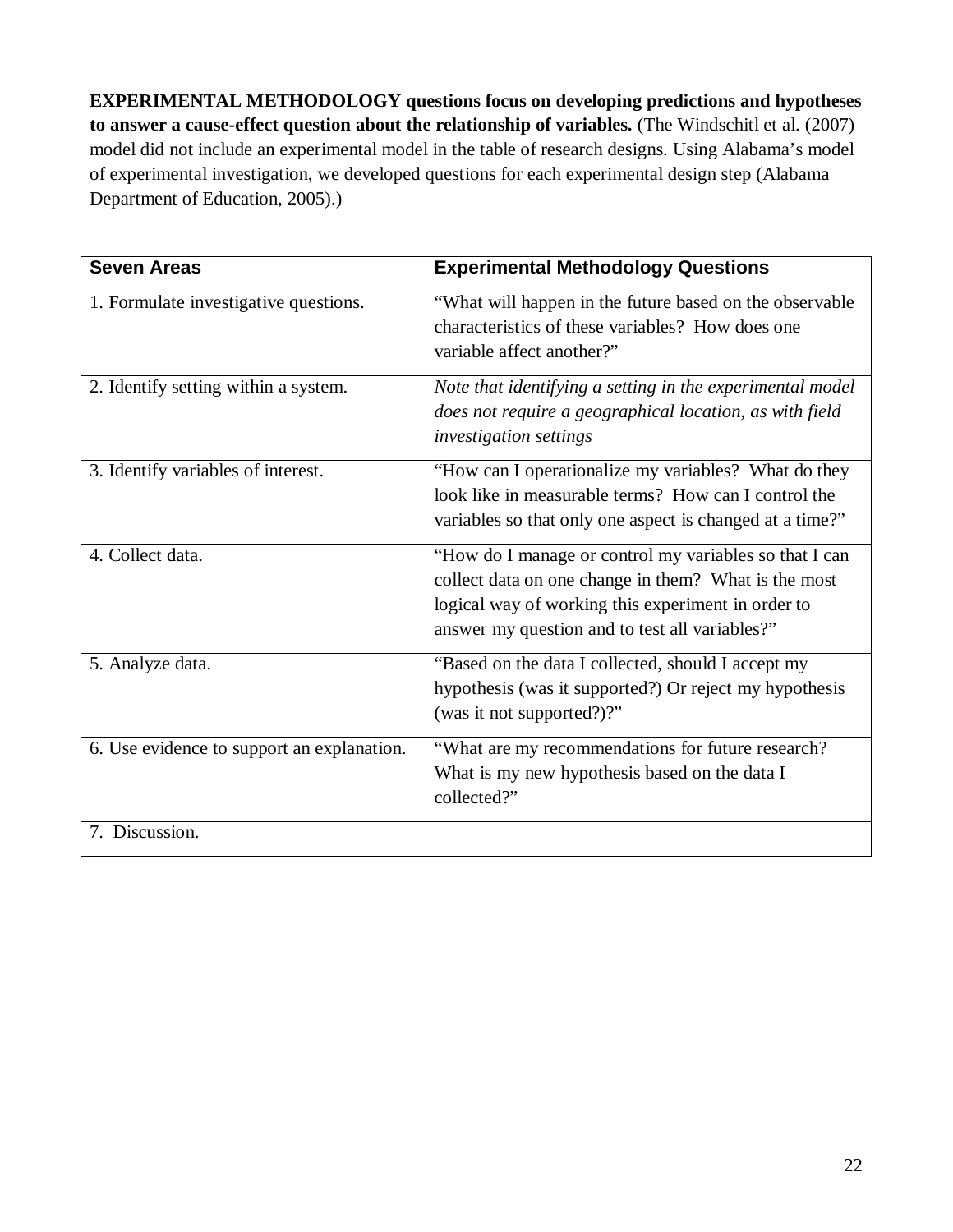# **Comparing State Standards to the Windschitl et al. (2007) Model**

Each state's standards were evaluated to determine whether they address the seven areas identified in the Windschitl et al. (2007) model. For each area, one of three answers was possible:

- *Yes:* If most or all of the questions/parts of the model area are included in the standards, the answer was "yes."
- **Somewhat:** If one or two of the questions/parts of the model area are included in the standards, the answer was "somewhat."
- *No:* If none of the questions/parts of the model area are reflected in the standards, the answer was "no."



Only two states rating 'yes' answers included identification of the setting as part of the inquiry process. Identification of the setting is obviously a critical component of field investigations.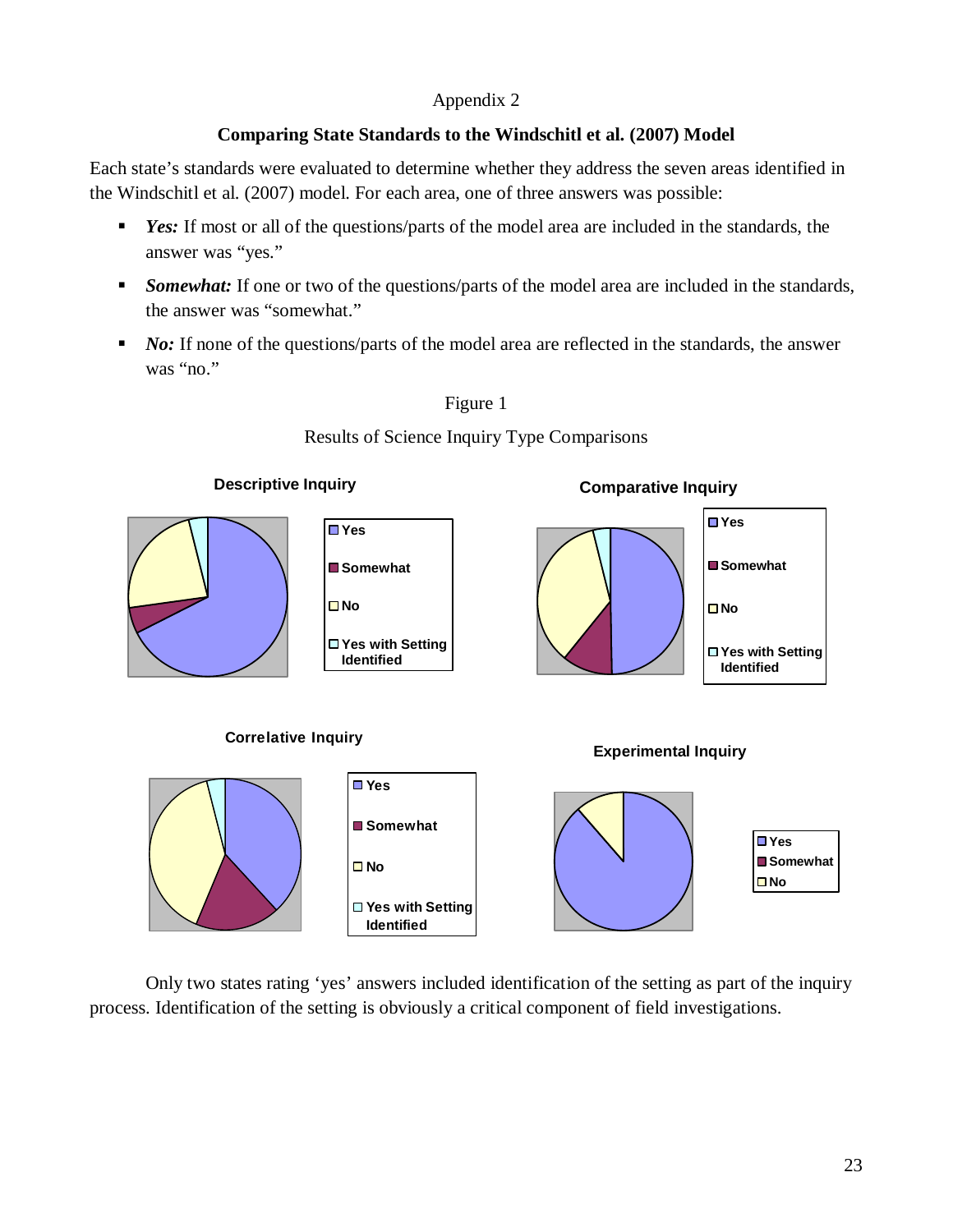# Table 1

# State Science Standards Comparisons

| Percentage (number of states)                   | Yes                      | Somewhat               | N <sub>0</sub>             |
|-------------------------------------------------|--------------------------|------------------------|----------------------------|
| <b>Descriptive</b>                              |                          |                        |                            |
| <b>Formulate Investigative Question</b>         | 98.0% (50)               | $2.1\%$ (1)            | $\overline{0}$             |
| <b>Identify Setting within a System</b>         | $3.9\%$ (2)              | $\overline{0}$         | $96.1\%$ (49)              |
| <b>Identify Variables of Interest</b>           | $100\%$ (51)             | $\overline{0}$         | $\overline{0}$             |
| <b>Collect Data</b>                             | 47.1% (24)               | $5.9\%$ (3)            | $47.1\%$ (24)              |
| <b>Analyze Data</b>                             | $\overline{82.4\%}$ (42) | $\overline{9.8\%}$ (5) | $7.8\%$ (4)                |
| <b>Use Evidence to Support an Explanation</b>   | 90.2% (46)               | $9.8\%$ (5)            | $\overline{0}$             |
| <b>Discussion</b>                               | $78.4\%$ (40)            | $9.8\%$ (5)            | $11.8\%$ (6)               |
| Comparative                                     |                          |                        |                            |
| <b>Formulate Investigative Questions</b>        | 54.9% (28)               | $5.9\%$ (3)            | 39.2% (20)                 |
| <b>Identify Setting within a System</b>         | 3.9%(2)                  | $\overline{0}$         | $\overline{96.1\%}$ (49)   |
| <b>Identify Variables of Interest</b>           | 45.1% (23)               | 3.9%(2)                | 51.0% (26)                 |
| <b>Collect Data</b>                             | 23.5% (12)               | 37.3% (19)             | 39.2% (20)                 |
| <b>Analyze Data</b>                             | 82.4% (42)               | $9.8\%$ (5)            | $7.8\%$ (4)                |
| Use Evidence to Support an Explanation          | 88.2% (45)               | $9.8\%$ (5)            | $2.0\%$ (1)                |
| <b>Discussion</b>                               | 78.4% (40)               | $9.8\%$ (5)            | $11.8\%$ (6)               |
| <b>Correlative</b>                              |                          |                        |                            |
| <b>Formulate Investigative Questions</b>        | 33.3% (17)               | $3.9\%$ (2)            | 62.7% (32)                 |
| <b>Identify Setting within a System</b>         | $3.9\%$ (2)              | $\overline{0}$         | 96.1% (49)                 |
| <b>Identify Variables of Interest</b>           | 27.5% (14)               | $7.8\%$ (4)            | 45.1% (23)                 |
| <b>Collect Data</b>                             | 23.5% (12)               | 37.3% (19)             | 39.2% (20)                 |
| <b>Analyze Data</b>                             | 31.4% (16)               | 56.9% (29)             | $11.8\%$ (6)               |
| Use Evidence to Support an Explanation          | 88.2% (45)               | $9.8\%$ (5)            | $2.0\%$ (1)                |
| <b>Discussion</b>                               | 78.4% (40)               | $9.8\%$ (5)            | $11.8\%$ (6)               |
| <b>Experimental Method</b>                      |                          |                        |                            |
| <b>Formulate Investigative Questions</b>        | 100% (51)                | $\pmb{0}$              | $\mathbf{0}$               |
| <b>Identify Setting within a System</b>         | 62.7% (32)               | $\mathbf 0$            | 37.3% (19)                 |
| <b>Collect Data</b>                             | 96.1% (49)               | $\mathbf 0$            | $3.9\%$ (2)                |
| <b>Analyze Data</b>                             | 98.0% (50)               | 0                      | $2.1\%$ (1)                |
| Use Evidence to Support an Explanation          | 82.4% (42)               | $\pmb{0}$              | 17.6% (9)                  |
| <b>Includes References to Natural Resources</b> | 92.2% (47)               | $\mathbf 0$            | 7.8%(4)                    |
|                                                 |                          |                        |                            |
| <b>Main Emphasis Format</b>                     | Balanced 3.9%            | Vague 11.8% (6)        | Experimental               |
| (See Appendix 3) for rating definitions         | (2)                      |                        | 84.3% (43)                 |
| <b>Could Support Field Inquiry</b>              | Specification            | Modification           | Major                      |
| (See Appendix 5) for rating definitions         | 37.3% (19)               | 33.3% (17)             | Modification<br>29.4% (15) |

This table shows the percentages of state responses to the questions of this research. Overall, the states were split into thirds for their ability to support field inquiry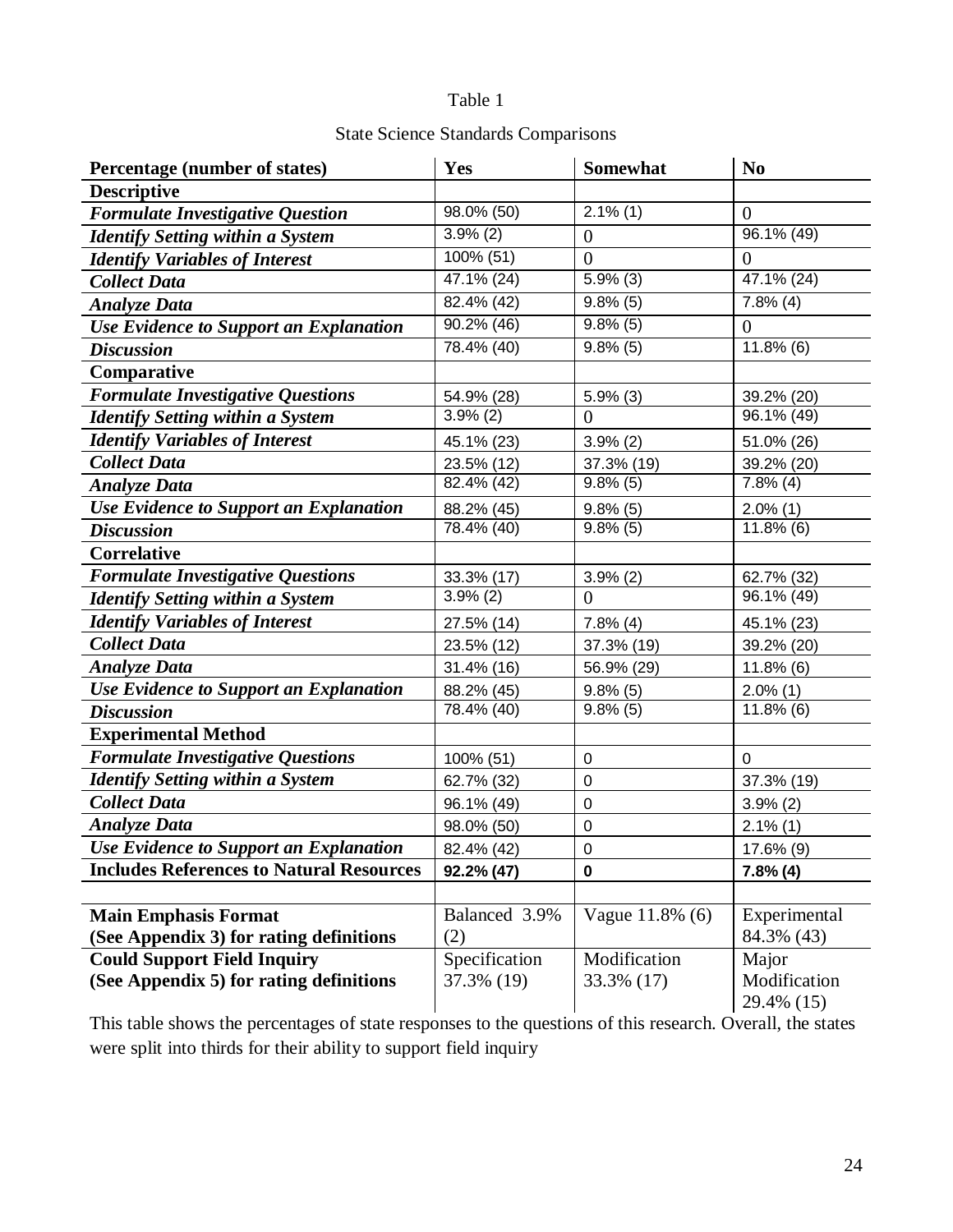#### **Rating State Science Education Standards**

To discover which inquiry methodology is emphasized in a state's standards, we looked at the wording of the standards and the amount of field inquiry included. If the standards included some or none of the field inquiry model parts, they received a **"Controlled Experiment" rating**. Some standards were worded in such a way that field investigation was actually excluded from scientific research. More often, standards that included some aspects of field investigation method presented these as part of a *basic* skill set, but omitted field investigation methods when outlining the more advanced skill set. For instance, the Alabama Department of Education (2005) standards state, "Basic process and application skills include observing, communicating, classifying, measuring, predicting, and inferring. Advanced process and application skills include controlling variables, defining operationally, formulating hypotheses, experimenting in a controlled environment, and analyzing data" (pg. 9).

If standards were vague in their wording and in their descriptions of what scientific inquiry is, they received a **"Vague" rating**. Often, standards warranting this rating had few field investigation parts and presented very little of the experimental model. This was also frequently the case when scientific inquiry standards were imbedded in the content, as in Kentucky's standards (Kentucky Department of Education, 2006).

If standards included significant parts of all four models and were worded in such a way that they encouraged multiple methods of inquiry, they received a **"Balanced" rating**. For instance in Missouri's standards, one of the grade level expectations is, "Recognize different kinds of questions suggest different kinds of scientific investigations (e.g., some involve observing and describing objects, organisms, or events; some involve collecting specimens; some involve experiments; some involve making observations in nature; some involve discovery of new objects and phenomena; some involve making models)" (Missouri Department of Elementary and Secondary Education, 2005, pg. 92).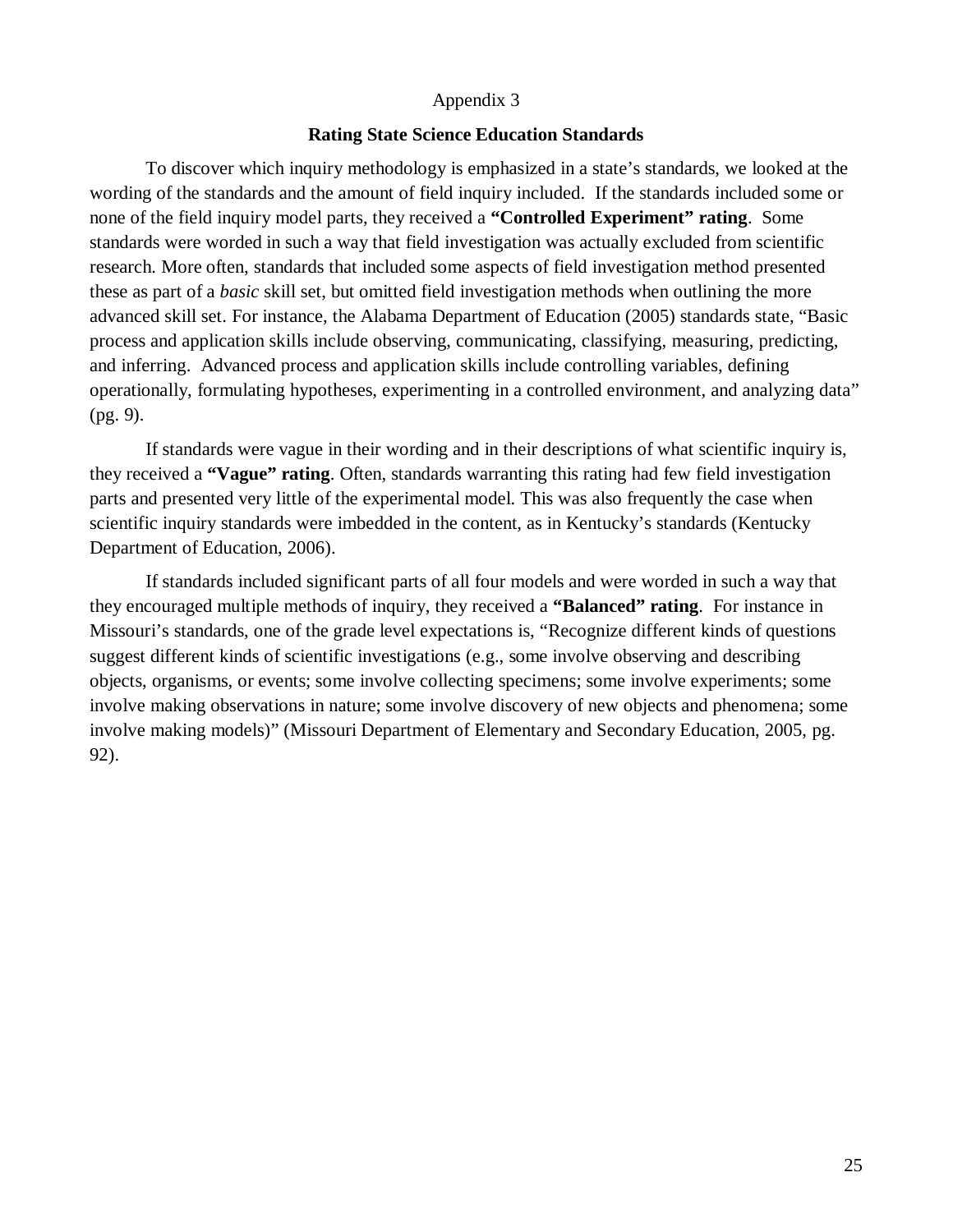#### **Evaluating State Science Tests**

The point of state standards is to establish a baseline to assess student learning. If scientific inquiry in general, and field inquiry in particular, are to be included in state standards, they must also be included in the state assessments. We therefore examined the state tests to see if inquiry is assessed.

First, we identified the states that test science. According to the No Child Left Behind (NCLB) Act of 2001, all states must begin testing science in the 2007-2008 school year. We found many states field-testing their assessments in the 2006-2007 and 2007-2008 school years. Five states, however, do not test science and had announced no plans for field testing the area. Our comparisons were therefore done with the forty-six states that did have a science test.

NCLB (2001) also states that science will be tested three times in a child's education: Once at the elementary level, once at the intermediate level, and once in high school. Because the standards and benchmarks also vary by grade level, we noted which grades are being tested. For many states there are three grade levels of testing; others tested a range of grades; and still others tested only in high school. *For many states, the field inquiry components that are included in their standards are addressed primarily at the primary grade level.* Knowing that students will not be tested on their science skills until they are in high school can give us insight into why field inquiry was not included on the test.

This study also sought to assess the inclusion of field investigation in science tests by examining the available sample questions. Some states, especially those still field-testing their tests, did not have the sample questions available, although they did have blueprints or specifications of the test. While these did not provide the same level of information as sample questions, they did answer some of the questions we had about the tests.

- *Are the students being judged by their ability compared to other students (norm-reference testing) or by their ability compared with the standards (criterion-reference testing)?* For assessing scientific inquiry, *criterion referenced tests* make the most sense. Not surprisingly, *all of the state tests with sample questions, blueprints, or specifications were criterion referenced*.
- *Is the scientific process, in any form, tested?* We examined the test for any kind of hypothesis-building, judgment of process, controlling of variables, or other scientific inquiryfocused questions. For some tests this was the main focus, while others slipped in one or two questions.
- *Is field inquiry tested?* We looked for questions that asked students to use descriptive, comparative, or correlative skills in relation to a scientific problem. A few states received a 'somewhat' rating because of the vagueness of the questions. As with the standards, study of natural resources plays a large role in whether field investigations are included, so we also looked at whether natural resources were referenced in the tests. We broadened our definition of natural resources to include discussions of ecosystems, including food webs. 'Somewhat'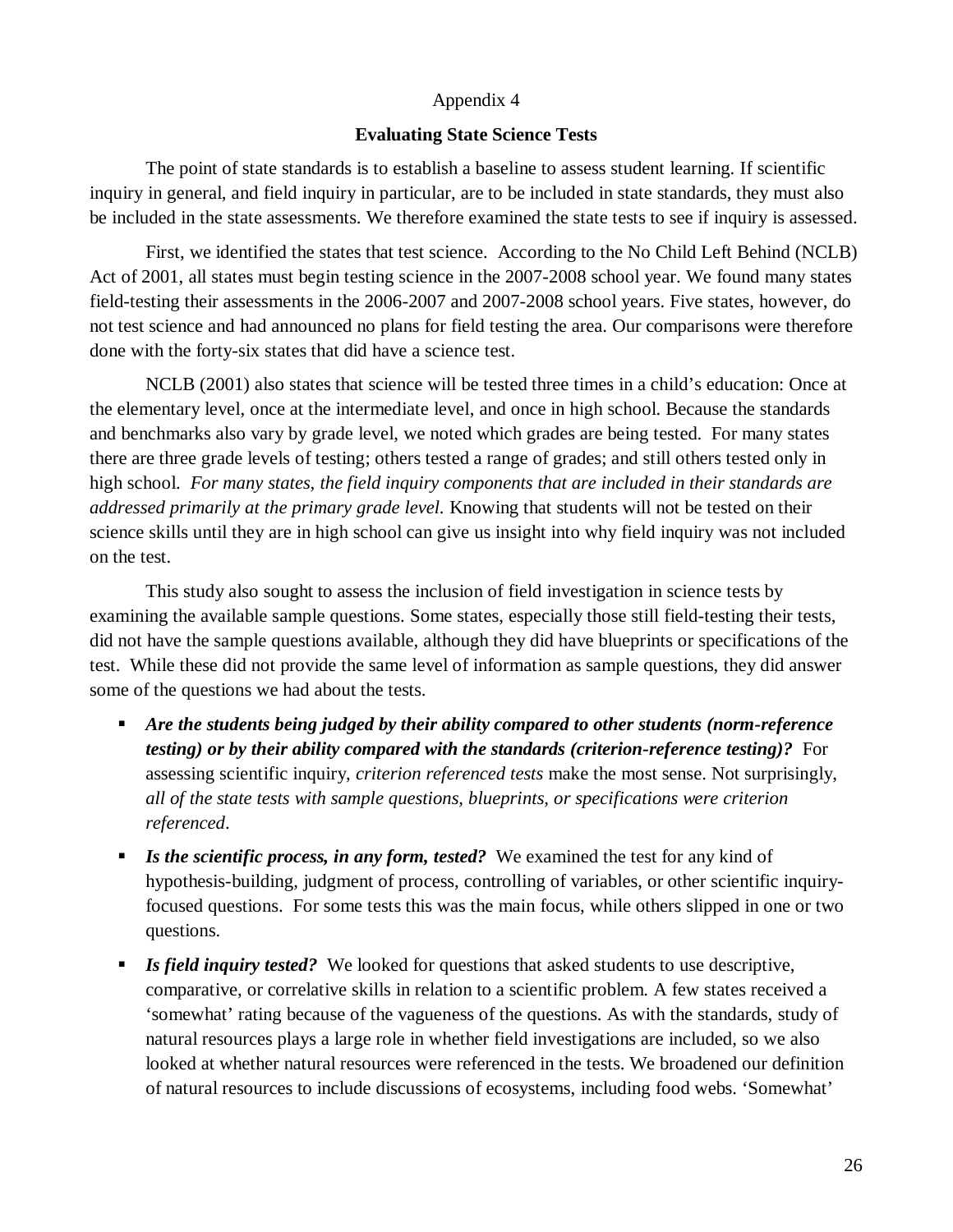ratings included references that were almost about natural resources, but failed to fit into the category.

 *What is the format of the test questions?* Knowing how students are asked to respond to test questions also gives us information on how much of inquiry is tested. Multiple choice (MC) questions alone do not allow students to express their understanding of inquiry fully. These questions ask students to choose from a small group of answers. Constructed response (CR) questions ask students to write or sometimes perform actions in order to answer the question. The range of response to these questions can be from short answer (SA), which is a few words or sentences, to extended response (ER) which is a paragraph or short essay. There are also open-ended (OE) questions that allow students to do a performance task or other longer activity to answer the question.

# Table 2

|                            | Yes             | <b>Somewhat</b>               | N <sub>0</sub>     | <b>Unknown</b>                 |                  |
|----------------------------|-----------------|-------------------------------|--------------------|--------------------------------|------------------|
| <b>Science Tested</b>      | 90.2% (46)      | 0%                            | $9.8\%$ (5)        | 0%                             |                  |
| Sample Q's                 |                 |                               |                    |                                |                  |
| <b>Available</b>           | 60.8% (31)      | 0%                            | 39.2% (20)         | 0%                             |                  |
| <b>Scientific</b>          |                 |                               |                    |                                |                  |
| Investigation              |                 |                               |                    |                                |                  |
| <b>Tested</b>              | 73.9% (34)      | 0%                            | $4.3\%$ (2)        | 21.7% (10)                     |                  |
| <b>Field Investigation</b> |                 |                               |                    |                                |                  |
| <b>Tested</b>              | 19.6% (9)       | $17.4\%$ (8)                  | 26.1% (12)         | 37.0% (17)                     |                  |
| <b>Includes</b>            |                 |                               |                    |                                |                  |
| <b>References to</b>       |                 |                               |                    |                                |                  |
| <b>Natural Resources</b>   | 52.2% (24)      | $4.3\%$ (2)                   | $6.5\%$ (3)        | 37.0% (17)                     |                  |
|                            |                 |                               |                    |                                |                  |
| <b>Grades Tested</b>       | $3^{\text{rd}}$ | $\overline{4^{th}}$ 43.5%(20) | $5^{th}$ 54.3%(25) | $\overline{6}^{th}$ 13.0% (6)  | $7th$ 26.1% (12) |
|                            | $10.9\% (5)$    |                               |                    |                                |                  |
| <b>Grades Tested</b>       | 8 <sup>th</sup> | $\overline{9^{th}}$ 2.2%(1)   | $10^{th}$ 19.6%(9) | $\overline{11^{th}}$ 17.4% (8) | HS 32.6%(15)     |
|                            | $67.4\%(31)$    |                               |                    |                                |                  |
| Norm/Criterion             | Criterion       | Norm $0\%$ (0)                | Unknown            |                                |                  |
| <b>Referenced</b>          | 73.9% (34)      |                               | 26.1% (12)         |                                |                  |
| <b>Types of</b>            | MC Alone        | CR Alone                      | Mixed 47.8%        | Unknown                        |                  |
| <b>Questions</b>           | 23.9% (11)      | $4.3\%$ (2)                   | (22)               | 26.1% (12)                     |                  |

State Science Testing Comparisons

This table shows the responses to the testing questions of this research. Although almost all states have science tests, many do not have information about their testing strategies. Almost threequarters who do test science include questions about scientific inquiry.